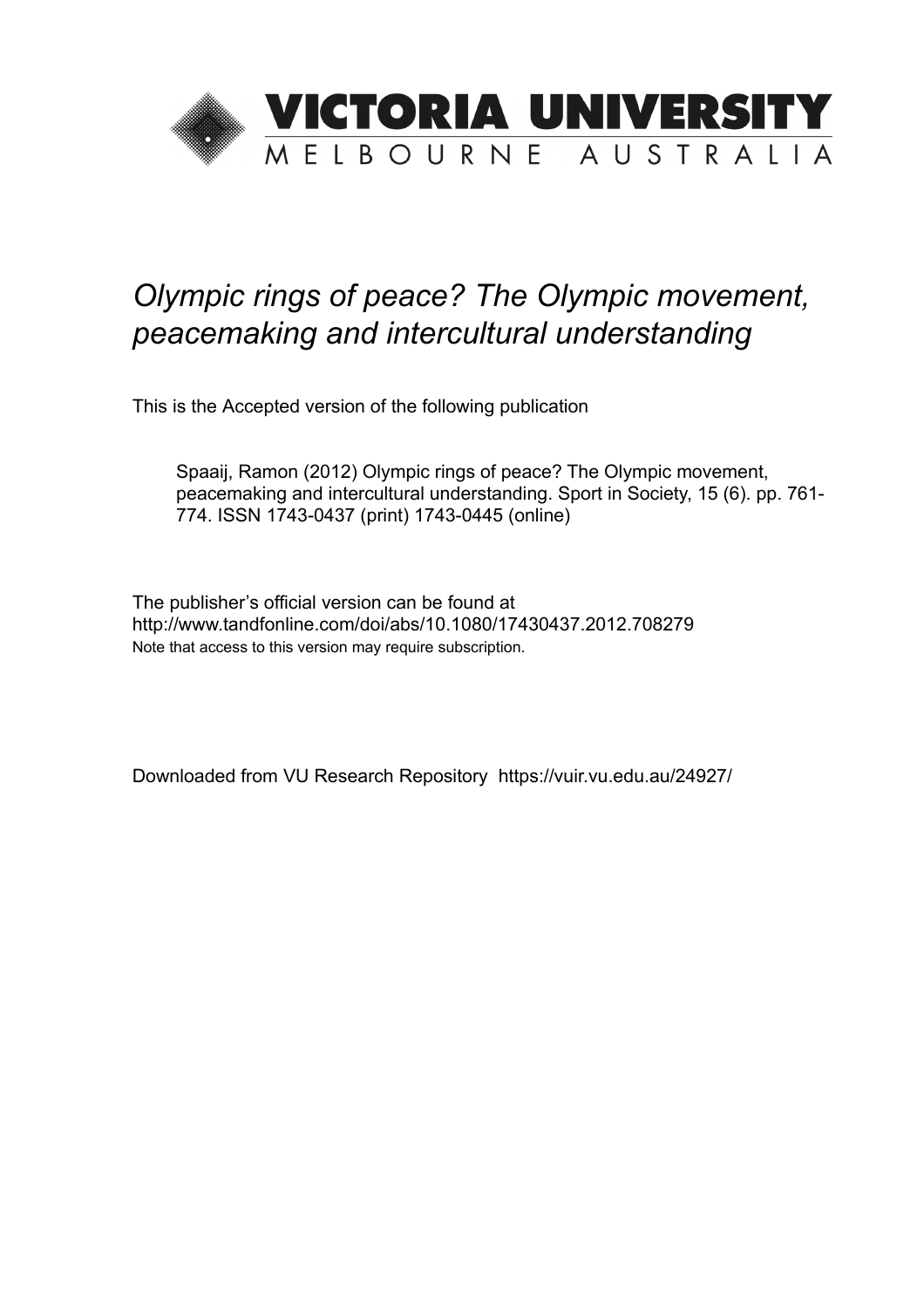This is an Author's Accepted Manuscript of an article published in *Sport in Society* [copyright Taylor & Francis]

*Sport in Society*, 2012, 15(6): 761-774

## **Olympic rings of peace? The Olympic movement, peacemaking and intercultural understanding**

Ramón Spaaij

*School of Social Sciences, La Trobe University, Australia; Amsterdam Institute for Social Science Research, University of Amsterdam, The Netherlands*

## **Abstract**

This article examines the historical and contemporary links between Olympism and peacemaking. It traces the development of thought and praxis in relation to the Olympic movement's aim and capacity to promote peaceful coexistence and intercultural understanding from the ancient Olympic Truce to the revival of the modern Olympic Games by Baron Pierre de Coubertin, to the current relationship between the Olympic movement and the United Nations peace agenda. The article highlights the perceived discrepancy between rhetoric and reality, and between theory and practice, as well as the persistent criticisms that have been levelled at the Olympic movement with regard to its peacemaking achievements, drawing together the key issues and debates addressed in this collection of papers.

## **Introduction: from ancient practice to modern ideal**

The attention paid to the associations between sport, peacemaking and conflict resolution has increased in recent years. The 'sport for development and peace' (SDP) movement has emerged as a significant element within global civil society, and since the late 1990s this movement has experienced both sudden expansion and increasing differentiation and coordination.<sup>1</sup> The ideas and beliefs embodied within this movement regarding sport's capacity to promote peaceful coexistence have long historical roots. The earliest sign of the discursive connection between sport and peacemaking is probably the *Ekecheiria*, or Olympic Truce, which was at the heart of the ancient Olympic Games. For nearly twelve centuries, from 776 BC to 393 AD, the Olympic Games and the Olympic Truce went hand in hand against the backdrop of an almost perpetual state of war between Greece's warring city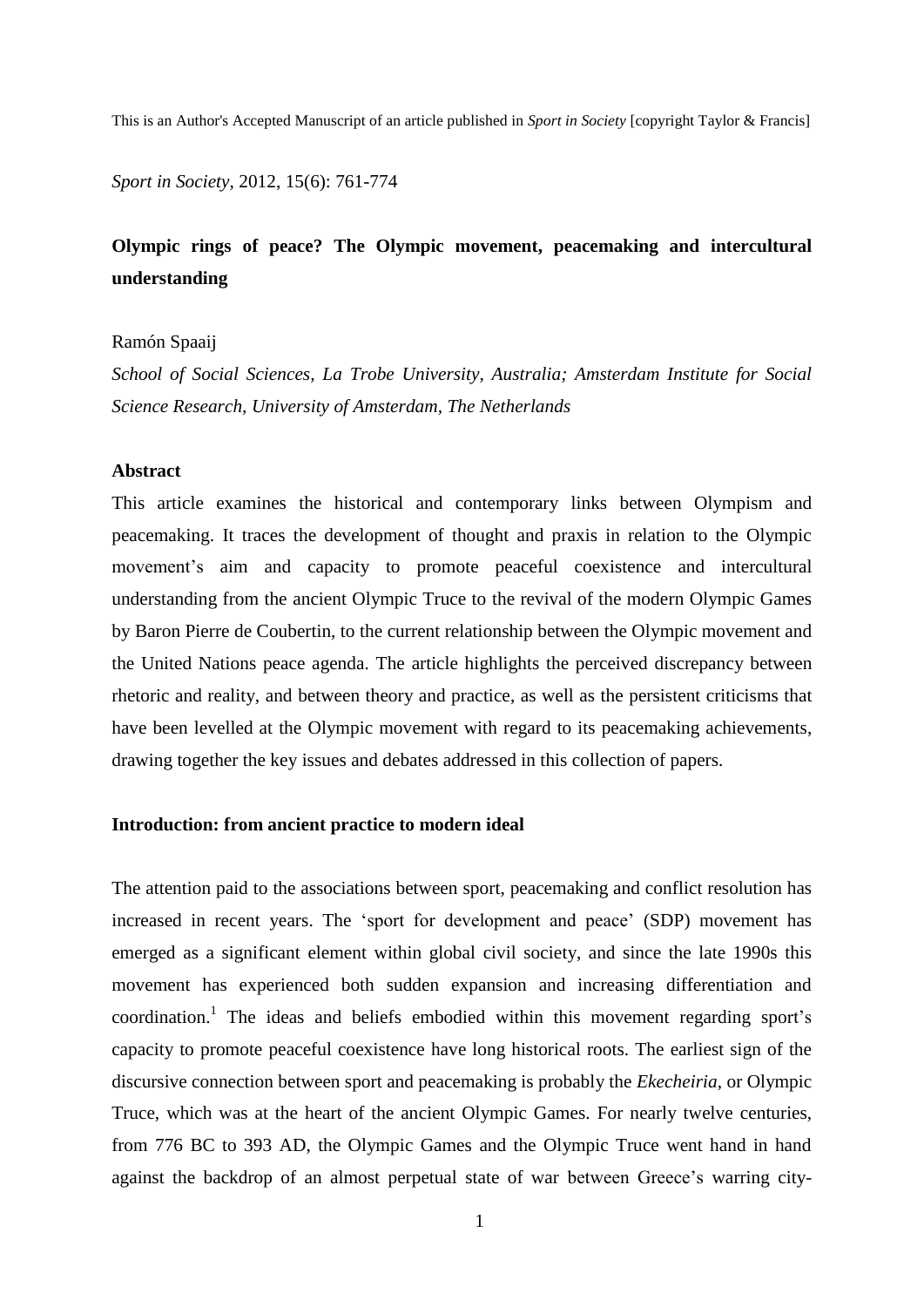states. The Olympic Truce was a period on either side of the Games during which competitors and other visitors were to be granted safe passage to and from Olympia. $2$  The Truce was reportedly strictly enforced by Olympic officials, who imposed sanctions (i.e. fines) on violators. Although the Truce was occasionally violated, $3$  it has been argued that truce violations 'were conspicuous by their rarity' and that, overall, the effectiveness and the duration of the ancient Olympic Games and the Truce stand as 'a practical demonstration of endurance in the struggle for peace.<sup> $4$ </sup> Indeed, it has been suggested that the intricate relationship between the Olympic Truce and the ancient Olympic Games (i.e., that it was impossible to have one without the other) shows that 'the Games were designed with peace in mind, to broker differences between warring states.<sup>5</sup> Some go as far to claim that the Olympic Truce is 'the longest-lived institution of international law in the history of the ancient and modern world.<sup>6</sup>

The nature and application of the ancient Olympic Truce, however, is often misinterpreted; in particular, the notion of a complete cessation of hostilities is disputed. The Olympic Truce was never a time when all Greek city-states ceased all wars and military hostilities. In fact, they often continued to wage war against one another throughout the Games.<sup>7</sup> The Olympic Truce only forbade invasions of Olympia and prohibited anyone from stopping any athlete or spectator on the way to or from the Games, even if required to pass through a hostile state to make the journey.<sup>8</sup> As Golden puts it:

[T]he truce was quite restricted, an armistice (*ekecheiria*), not a period of peace (*eirene*) throughout the Greek world; only open warfare by or against Elis was forbidden. Other wars could (and did) carry on – all that was intended was that they not disrupt the games.<sup>9</sup>

Thus, the Olympic Truce was not universally applied or observed throughout the Greek world. Furthermore, it was probably not based on the conception of war as morally repugnant, but rather on pragmatic reasons.<sup>10</sup>

It is important here to emphasize that the ancient Olympic Games contributed to and were associated with the very difference and conflict they are sometimes believed to address. Sport in ancient Greece provided a forum for the creation and reproduction of a 'discourse of difference', that is, divisions among groups and the ordering of these groups into hierarchies.<sup>11</sup> In protecting the Olympic Games, the ancient Olympic Truce can be seen to have helped preserve and showcase the political power of the ruling classes that controlled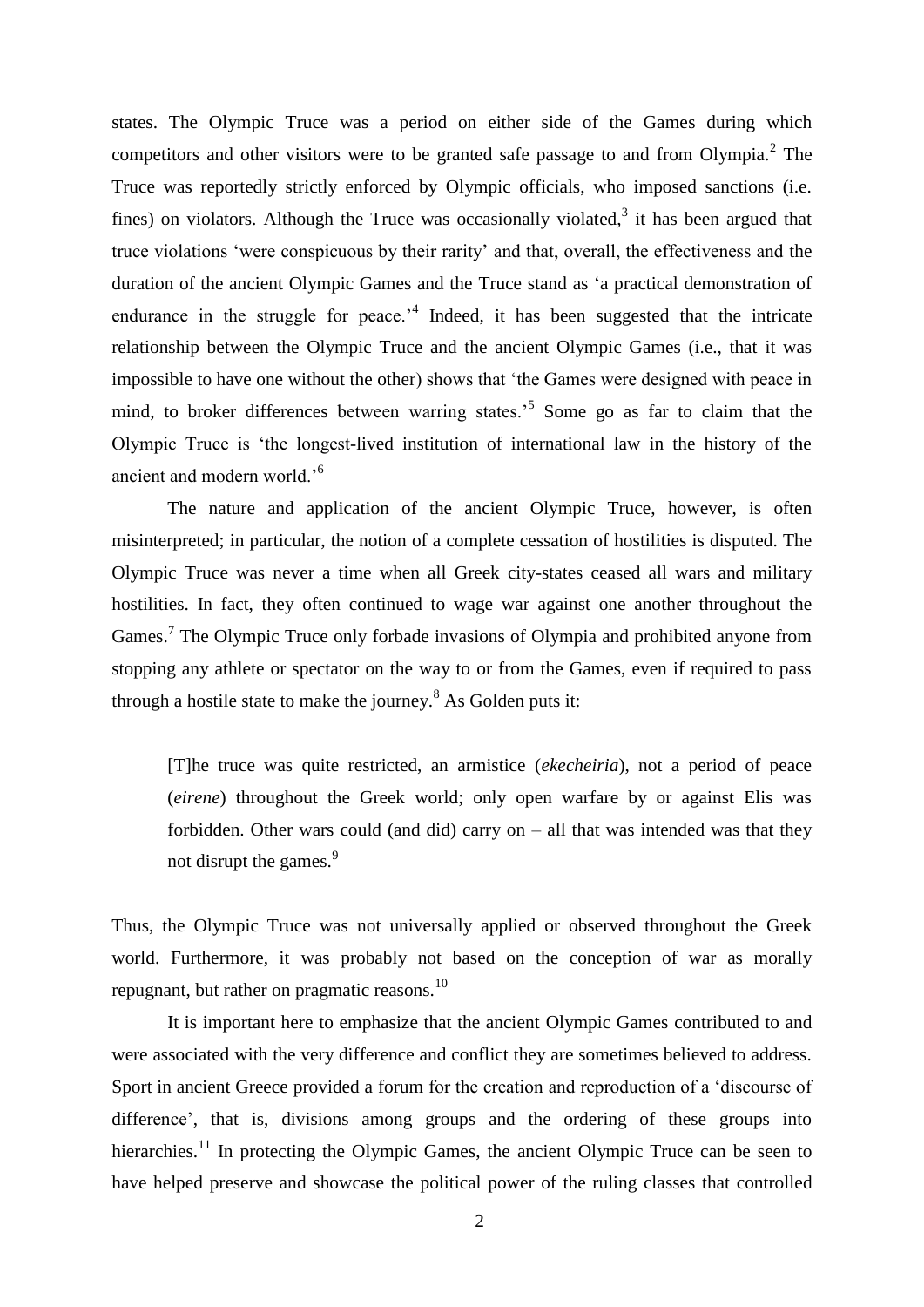the means of organized warfare, as well as the skills and spirit of warfare.<sup>12</sup> The dichotomy of war and peace was constantly present in ancient Olympic history, just as it has been in modern sport.<sup>13</sup> Indeed, the history of the Olympic Truce corroborates the view that sport is 'an ambivalent phenomenon which, in principle, is open for use in connection with war *and*  peace'.<sup>14</sup>

What, then, is the significance (if any) of the ancient Olympic Truce to the modern Olympic Games and their ability to contribute to a more peaceful world? Although the ancient Games clearly failed to eradicate war and violent conflict, it could be argued that they did help neutralize at least some of the political discord and contributed to the development of a common consciousness linking all Greek states.<sup>15</sup> As Reid argues, the ancient Games' ability to promote an atmosphere of friendship and solidarity among otherwise diverse, and often warring, peoples may be their most remarkable legacy.<sup>16</sup> In this respect, the ancient practice of Olympic Truce has become a modern ideal. In the present-day context, proponents of the Olympic Truce regard it as one of a range of instruments that can be used to help make peace more likely, notably as 'an example of what might be possible in the field of human conflict, if only there were sufficient opportunity and motivation for a trucial pause'.<sup>17</sup>

In order to evaluate the ways in which the ancient practice of Olympic Truce has been revived within the modern Olympic movement as a global peacemaking tool, as well as the implications and impacts thereof, this paper examines the key ideas, concepts and practices that are associated with Olympism and peacemaking, which can be defined as the process of constituting peace as a condition of life, maintaining it and recovering it when it fails.<sup>18</sup> The paper highlights the perceived discrepancy between rhetoric and reality, and between theory and practice, as well as the persistent criticisms that have been levelled at the Olympic movement with regard to its peacemaking achievements. In so doing, the overall aim of this paper is to outline the key issues and debates addressed in this collection of essays. First, however, it is necessary to consider how the notion of peace has come to be associated with the modern Olympic Games. To do so, we need to go back to the Olympic philosophy developed by the French aristocrat Baron Pierre de Coubertin in the late nineteenth century.

## **Peacemaking in modern Olympic history: the vision of Pierre de Coubertin**

The modern Olympic Games have evolved into a global mega-event with great cultural, political, economic and social significance. More than 11,000 athletes from 204 countries competed in the 2008 Beijing Olympics watched by a global television audience of 4.7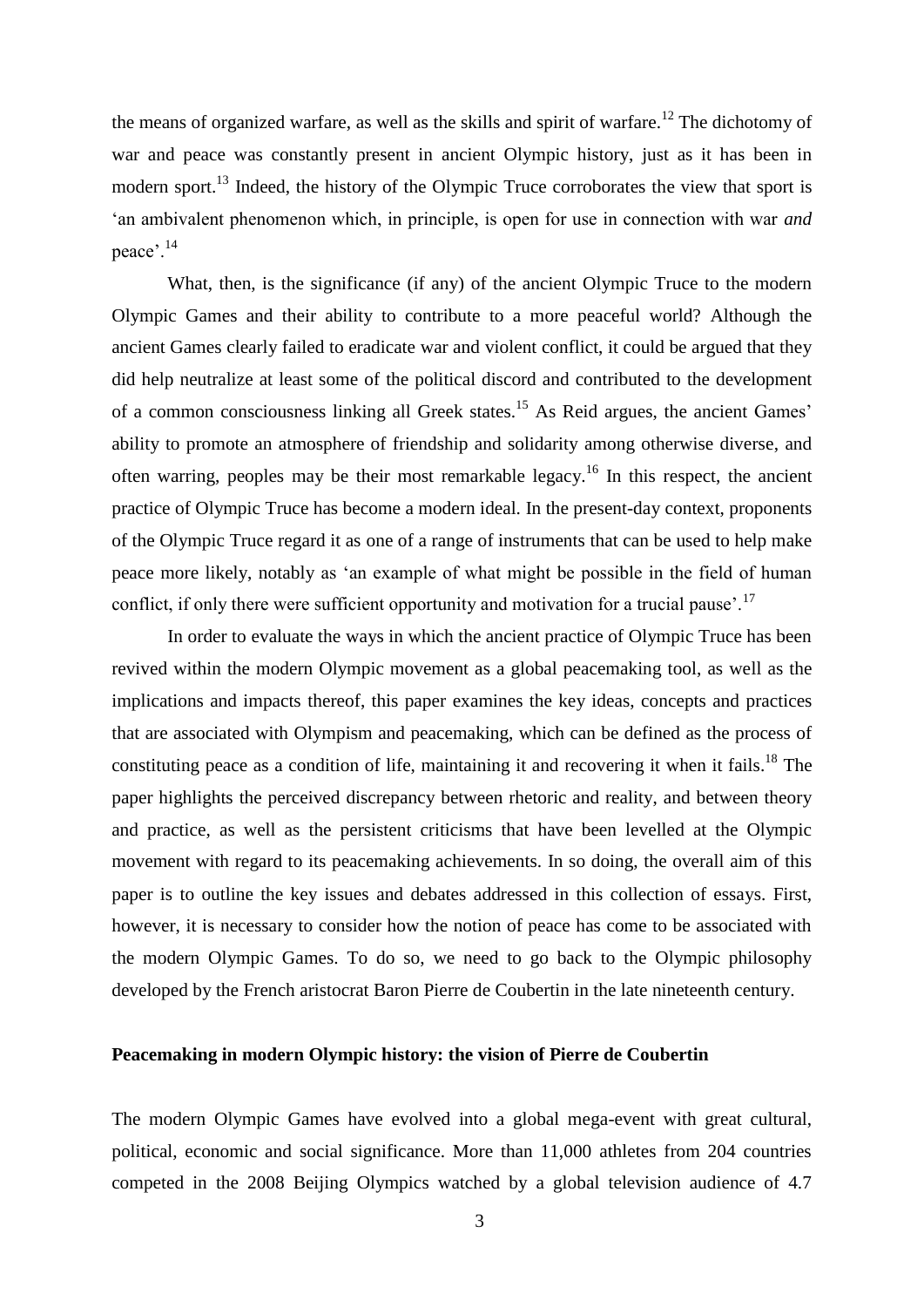billion viewers, which translates into approximately 70 percent of the world's population.<sup>19</sup> Given its alleged status as 'the pre-eminent international cultural movement in global society<sup> $20$ </sup> and the 'greatest show on earth'<sup>21</sup>, the Games arguably afford a significant opportunity for international interaction and the development of a global consciousness. The founder of the modern Olympic Games, Pierre de Coubertin, had taken this mission of 'internationalism' very seriously, based on the belief that organized sport can be an agent of physical, social and cultural change.

Olympism, the philosophy developed by de Coubertin, emphasizes the role of sport in world development, international understanding, peaceful coexistence, and social and moral education. It views sport as a means to educate and cultivate the individual; that is, as a formative and developmental influence contributing to desirable characteristics of individual personality and social life.<sup>22</sup> As an educator, de Coubertin recognized the holistic nature of the individual, as expressed in the idea of a perfect harmony between body, mind and spirit as *enrythmy*. He believed that sport education could effectively contribute to the betterment of society.<sup>23</sup> Being a product of *fin de siècle* liberalism, de Coubertin emphasized values such as democracy, tolerance, solidarity, fairness, respect for others, freedom and excellence.

The issue of peace education through sport occupied a central position in de Coubertin's work. He was aware that education for peace started with the individual.<sup>24</sup> Even though in his early writings he saw the participating athletes as 'ambassadors of peace',  $25$  he also pointed out that the basis for mutual respect between human beings is not in the competition of elite athletes, but in the education for athleticism which starts with children. De Coubertin's notion of peace can be said to be one of 'peace education for mutual respect on the basis of strength for which the Olympic Games and elite sports are but a small portion<sup>', 26</sup> De Coubertin's plans thus extended beyond the organizing of Olympic Games every four years; he wanted mankind to experience sport in the harmonious interplay of physical and intellectual skills through Olympic education.

It has been argued that the originality of de Coubertin's philosophy consists not in reviving the idea of the Olympic Games, but in using this idea to establish an international movement with global pretensions.<sup>27</sup> The peace ideal that de Coubertin saw as an important part of Olympism drew a parallel between contemporary Europe and ancient Greece. Where the ancient Olympic Games had supposedly been a celebration of 'Greekness', the modern Olympic Games would be, de Coubertin hoped, a celebration of human progress and international understanding and peace.<sup>28</sup> International sports festivals were seen to afford a meeting place where prejudice and ignorance could be overcome, knowledge of other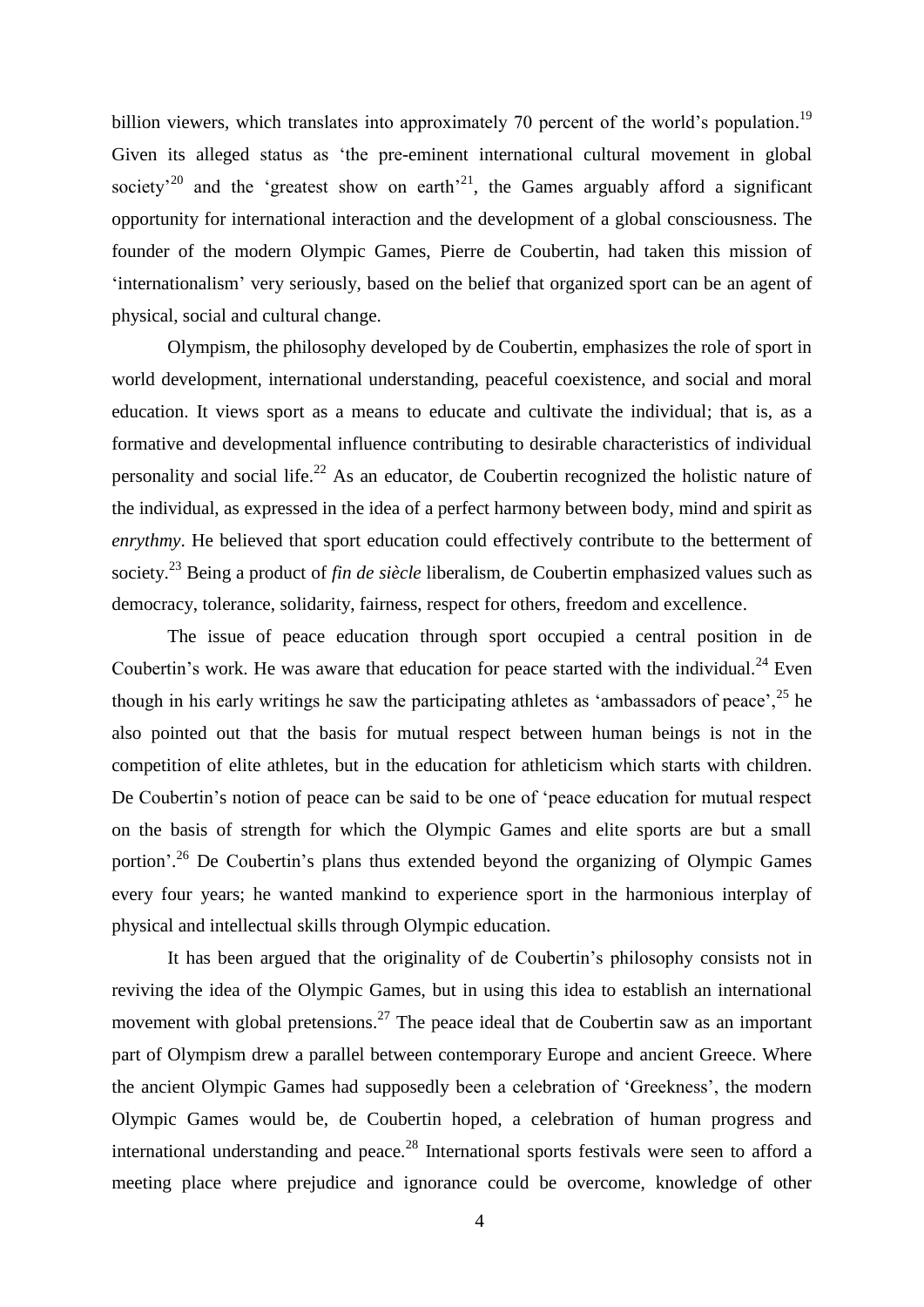cultures and peoples be broadened, and international understanding and global human solidarity be promoted.<sup>29</sup> De Coubertin believed that the Olympic Games provided an important contact point across cultures and thereby 'a potent, if indirect factor in securing universal peace' among nations.<sup>30</sup> In order to respect each other, de Coubertin argued, people must first know each other. For de Coubertin, mutual understanding was a fundamental value that could underpin the ideal of world peace. $31$  He regarded competing with each other a basis of knowledge and mutual understanding:

[T]he revived Olympic Games must give the youth of all the world a chance of a happy and brotherly encounter, which will gradually efface the people's ignorance of things which concern them all, an ignorance which feeds hatreds, accumulates misunderstandings and hurtles events along a barbarous path towards a merciless conflict.<sup>32</sup>

From the outset, de Coubertin's envisaged the interplay between nations united by enthusiasm for peace and an internationalism that would set a ceremonial seal on their peaceful ambitions.<sup>33</sup> His aim was to promote peaceful internationalism, a form of enlightened internationalism cultivated by a non-chauvinistic nationalism. He consistently stressed the dual character of the Olympic Games – as both patriotism and world peace – and sought to establish a balance between love for one's country and love for mankind,  $34$  arguing that 'internationalism enjoins not the expulsion of nationalist sentiments and expressions but rather their encapsulation.<sup>35</sup> De Coubertin expressed this duality as follows:

[N]ationalism is by no means detrimental. However, it would quite easily develop in that direction unless corrected by a sincere internationalism. … national peculiarities are an indispensable prerequisite for the life of a people and that contact with other people will strengthen and enliven them . . . Simply as individuals, people are predestined to a life of solitude. It serves them well to know of one another.<sup>36</sup>

Getting to know each other through the Olympic Games can potentially soften people's ethnocentrism by enlarging their range of acquaintance and stretching their respective hermeneutic circles so that they might intersect in novel ways.<sup>37</sup> Luring nations into international arenas such as the Olympic Games is arguably an effective way 'to get them to see that their cherished beliefs and ways of life are only one among many other such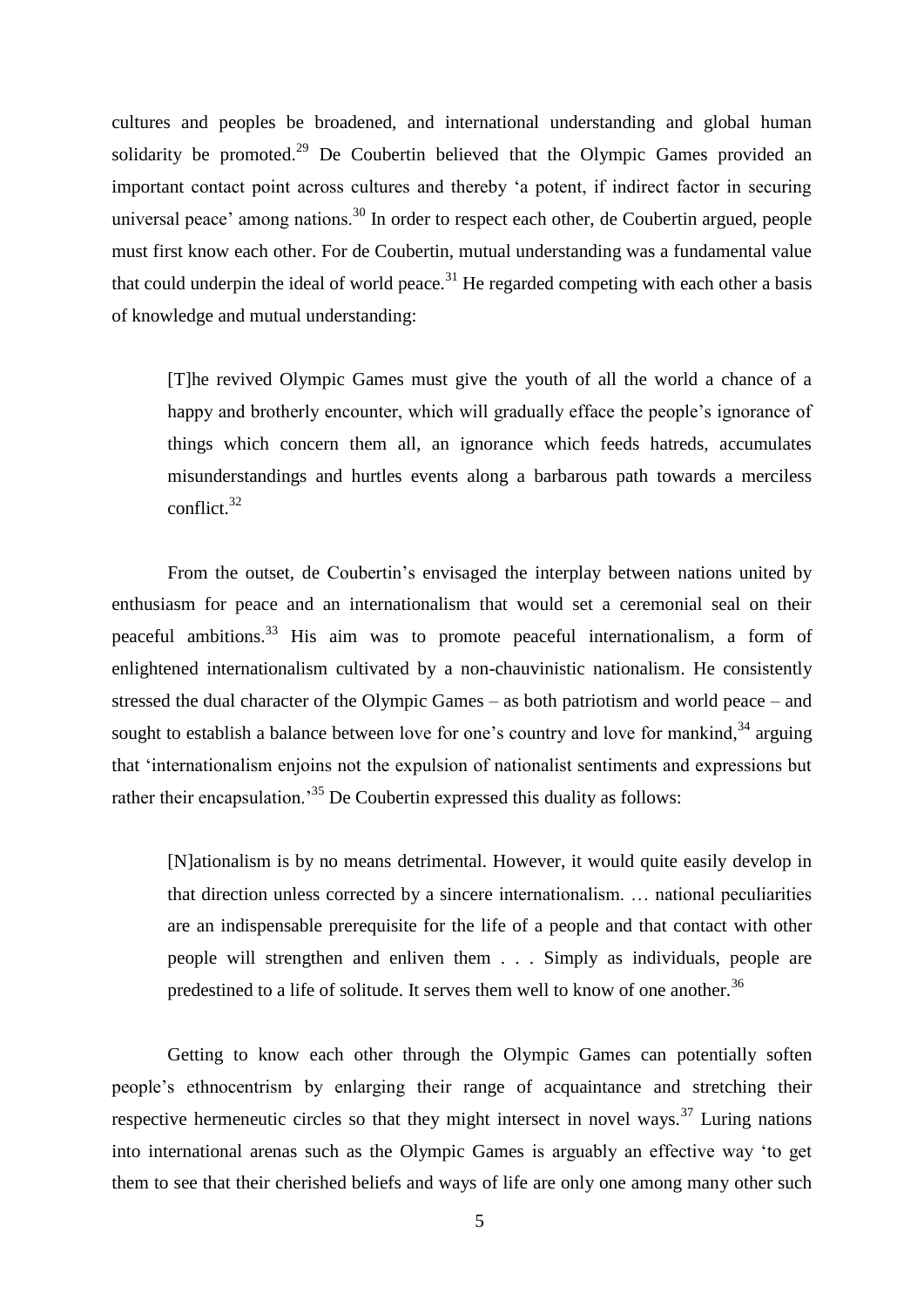beliefs and ways of life'.<sup>38</sup> According to Morgan, this is not only the key message to glean from de Coubertin's linkage of Olympism and nationalism, but also the moral message that should form the departure point for renewed efforts to articulate the ideal of Olympism.<sup>39</sup> A similar sentiment was recently voiced by political commentator Dennis Altman, who argues:

The real importance of the Games is that it brings together almost every country in the world, not through meetings of leaders but through competition by young sportswomen and men. There are moments when national chauvinism still allows us to hail success by others, whether it is the extraordinary Chinese gymnasts, the Jamaican sprinters or the long-distance runners from Africa. Corny, commercial and costly, yes, but moments that are important in asserting a shared global citizenship.<sup>40</sup>

In order to establish how de Coubertin's vision may inform contemporary peacemaking efforts, it is important to stress that de Coubertin was the bearer of more general ideas which permeated his sociocultural milieu. Indeed, the modern Olympic peace ideal cannot be understood without reference to the political, educational and philosophical ideas that were current in Europe during the late nineteenth century.<sup>41</sup> A broad range of thinkers and movements directly or indirectly influenced de Coubertin, not only within the French aristocracy but also in the Anglo-Saxon education system (most notably the legendary Thomas Arnold, who was headmaster at Rugby public school between 1828 and 1842), the international peace movement, the ancient Olympic *mythos*, and *via media* philosophers.<sup>42</sup> It seems that he borrowed rather eclectically from these diverse ideas to develop his philosophy of Olympism.<sup>43</sup>

De Coubertin was a man of his time, which partly explains why his views have attracted substantive criticism from contemporary scholars. Wamsley, Guttmann and others have argued that although de Coubertin's Olympic Games were couched in the language of international understanding, equality and broad participation, they had always been classbased and exclusionary, providing opportunities for participation for middle and upper class men only.<sup>44</sup> They see in the Olympism of de Coubertin and his contemporaries a systematic discrimination against women and working-class athletes and the reinforcement of the competitive values of industrial capitalism.<sup>45</sup> Recently, Segrave and Chatziefstathiou have pointed out that de Coubertin's vision of Olympism was: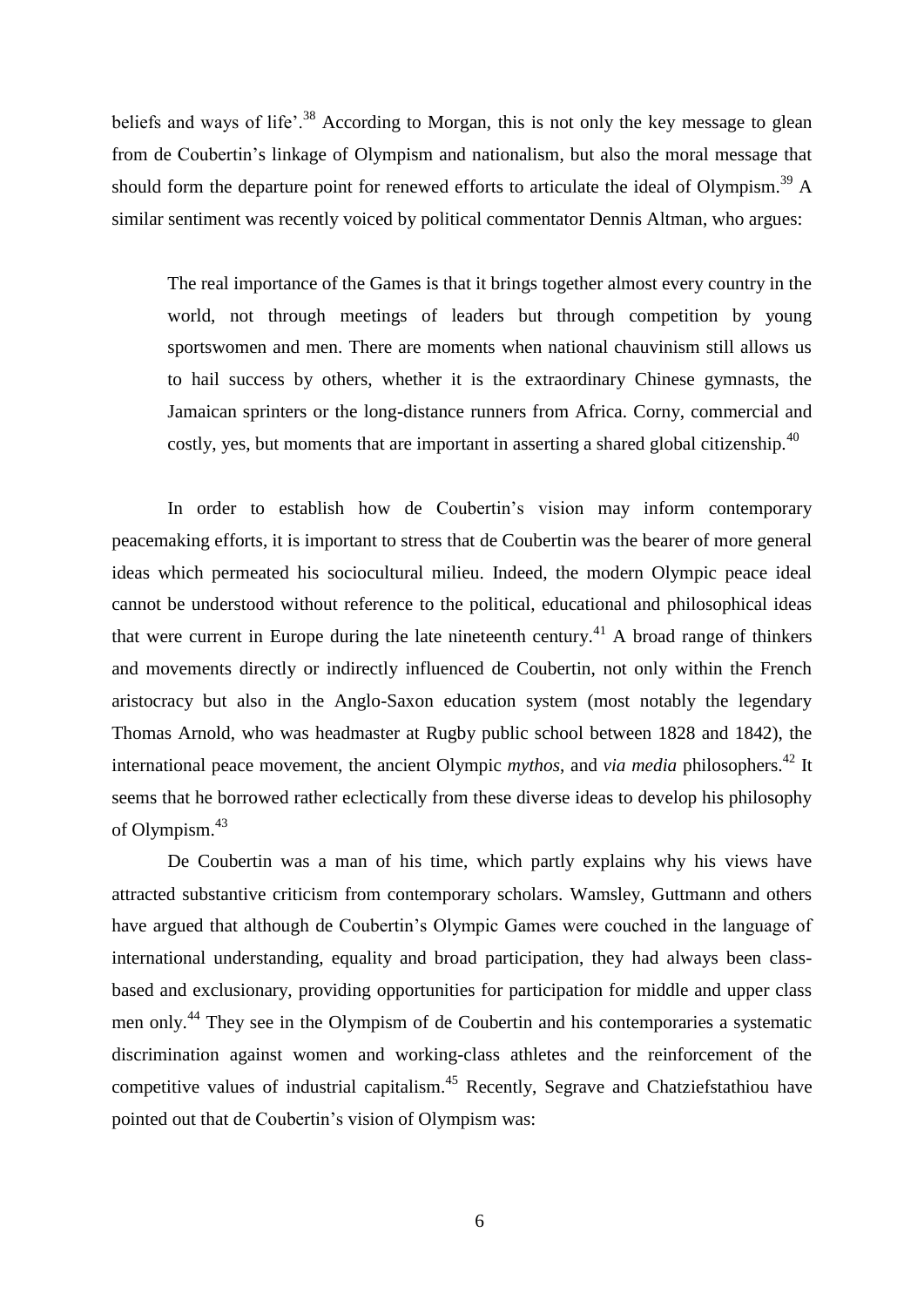theoretically and practically fraught with limitations: not only was it constrained by the historical realities of a bourgeois, capitalist, and masculinist *fin de siecle* [*sic*] culture – realities that also constrained the world of sport – but it was also grounded in a theory of sport spectatorship that failed to apply itself equally coherently to the lived experience of the athlete.<sup>46</sup>

Despite these important concerns, the capacity of the Olympic movement and the Olympic Truce to foster peaceful coexistence has received renewed and heightened attention in recent years.

### **The Olympic movement and peacemaking: achievements, failures and challenges**

Contemporary Olympic thinking is not a coherent philosophy; it is best viewed as a network of ideas, open to interpretation and application in varying contexts.<sup>47</sup> The Olympic Charter is an important document for the contemporary link between Olympism and peacemaking. The Charter identifies peace as one of the key goals of Olympism, as stated in Fundamental Principle 2: 'The goal of Olympism is to place sport at the service of the harmonious development of man, with a view to promoting a peaceful society concerned with the preservation of human dignity.<sup>48</sup> The aim of the Olympic movement, then, is 'to contribute to building a peaceful and better world by educating youth through sport practised in accordance with Olympism and its values<sup>', 49</sup> Jacques Rogge, the President of the International Olympic Committee (IOC), recently confirmed that 'building a peaceful and better world through sport, practised without discrimination of any kind and in the Olympic spirit' is one of the fundamental principles of the Olympic movement.<sup>50</sup> It is for this reason that, in 1992, the IOC revived the ancient Olympic Truce after it had remained dormant for almost a century.<sup>51</sup> The Truce has been invoked at every Olympic Games since.

Since 1993 the Olympic Truce has had formal endorsement from the United Nations (UN). Every two years, before each Summer and Winter Games, the UN General Assembly has passed a resolution to reaffirm its commitment to the ideal of the Olympic Truce and to call on its member states to observe the Truce. On the eve of the 2008 Beijing Olympic Games, UN Secretary-General Kofi Annan sent out the following message calling for observance of the Olympic Truce: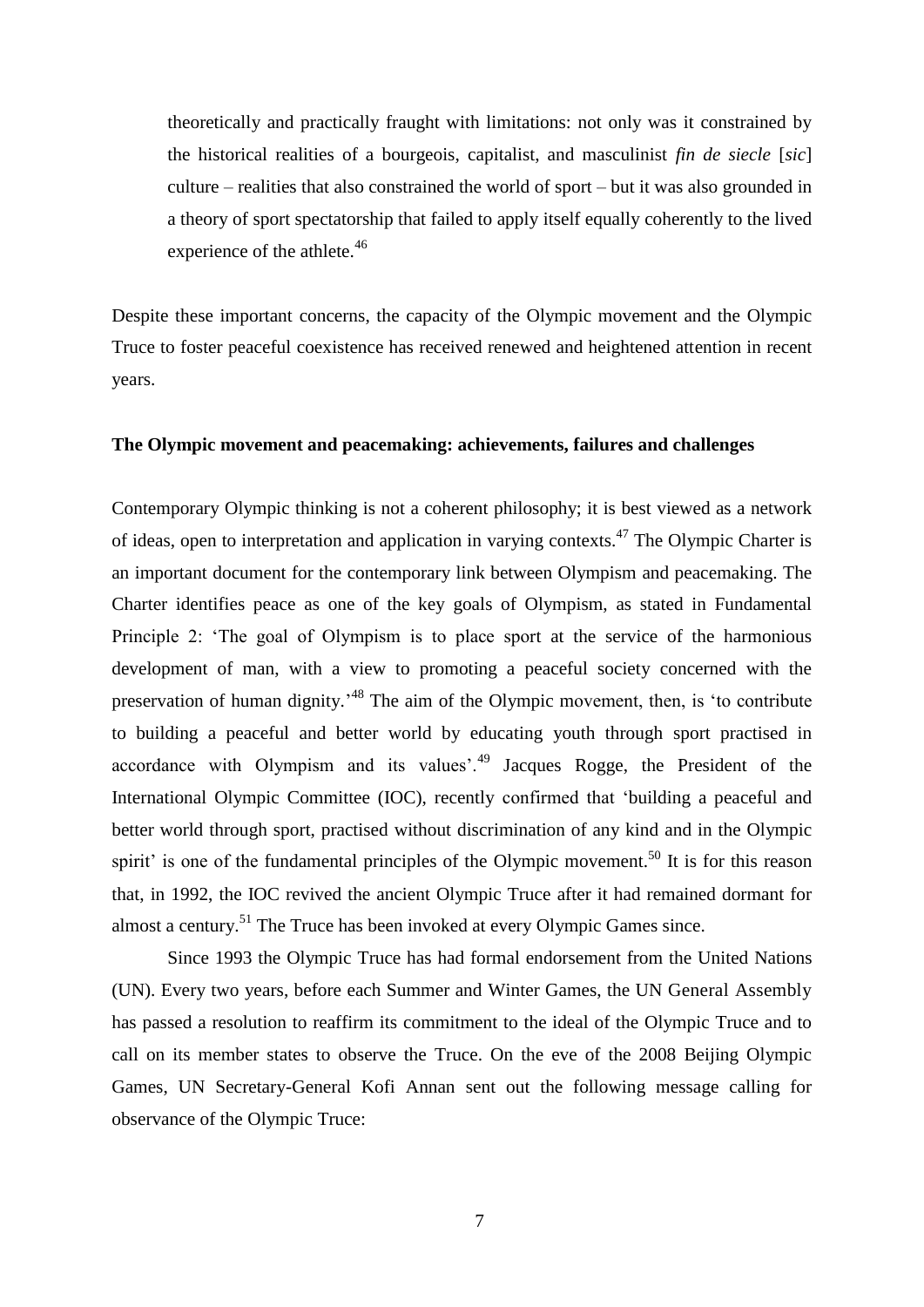Though limited in duration, [the Olympic] Truce has unlimited potential. It can provide a pause in which to reconsider the heavy cost of war; an opening to initiate a dialogue, and a window to provide relief for suffering populations. It can demonstrate to the world that peace is possible in even the most seemingly intractable situations if we truly work towards it.<sup>52</sup>

Proponents of Olympic Truce resolutions see the cooperation between the UN and the Olympic movement as a perfect match, and Annan's message clearly articulates this viewpoint:

But the true excellence of the Games rests in their ability to unite humanity around universal aspirations: equality, fair play, sportsmanship, tolerance and, above all, peace. These values represent the driving force of the Olympic Movement, which employs the potential of sports to promote a culture of peace, prosperity and human dignity. These same ideals underpin the United Nations Charter and its aspirations to promote human welfare, safeguard human rights and enhance global understanding and cooperation. Taken together, the Olympic Movement and the United Nations constitute a gold medal team in the race to advance humanity's most cherished ideals.<sup>53</sup>

This 'gold medal team' collaboration reflects the UN's commitment to sport for development and peace, evidence of which is, for example, the establishment of the UN Inter Agency Task Force on Sport for Development and Peace.<sup>54</sup> The IOC, on the other hand, has expressed its commitment to the UN Millennium Development Goals.

Within this context of increased cooperation between the Olympic movement and the UN, it seems that the modern Olympic Truce is more ambitious in its aspirations than the ancient one. However, the Olympic Truce is clearly not a panacea for war and violent conflict. At best, it is one of a wide range of peace-building instruments in what ought to be an integrated, multi-level approach to fostering peaceful coexistence.<sup>55</sup> For example, Briggs et al. note that the Olympic Games are 'just one part' of a gradual process of change, offering 'a window of opportunity within which small gains can be made' towards promoting a culture of peace. 56

Proponents of the Olympic movement tend to highlight a number of practical achievements that can be seen as evidence of the 'small gains made'. The 1994 Lillehammer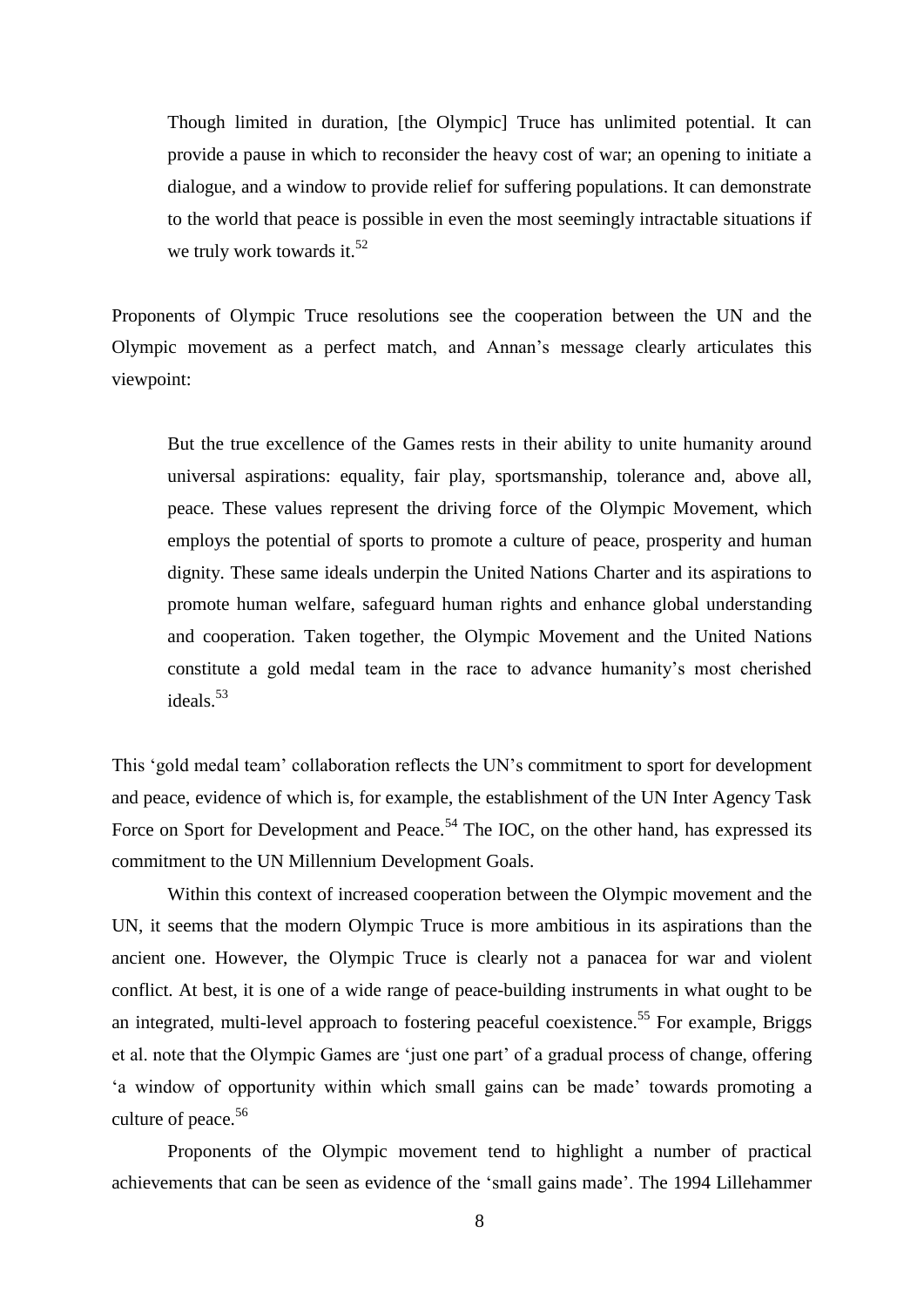Olympic Games contributed to humanitarian relief in Bosnia. A ceasefire arrangement inspired by the Olympic Truce permitted the supply of humanitarian aid to the area, allowing approximately 10,000 children to be immunized. During the 1996 Atlanta Olympic Games, there were ceasefires which allowed humanitarian organizations to move forward on immunization campaigns in Afghanistan and Iran. The Olympic Truce has inspired North and South Korean athletes to parade together under the same flag at the opening ceremonies of the 2000 Sydney Olympic Games, the 2004 Athens Games and the 2008 Beijing Games. The Olympic movement is also believed to have had a significant effect on the process and timing of democratization in South Korea. Black and Bezanson have demonstrated that although the 1988 Seoul Olympics cannot be claimed to have *caused* the process of democratization and political change in South Korea:

they can be claimed to have had a signal effect on the pace and peacefulness of the transition, by creating a deadline for decisive action and the threat of a profound national humiliation if far-reaching change was not in train and/or if it was accompanied by extensive repression and bloodshed. … It was both engagement on an unprecedented scale, facilitated by the Olympics, and the anticipation of a painful social sanction – the loss of the Games (or their conduct in an atmosphere of disorder and discord) – that created effective pressure for change.<sup>57</sup>

These and other achievements are discussed in more detail in other papers in this collection.<sup>58</sup> Beyond these practical results on the ground, some scholars argue that the Olympic Truce reminds us of the power of idealism and its capacity to inspire a new generation and its leaders at a time of diminishing confidence in political institutions.<sup>59</sup> Parry and Nissiotis, for instance, contend that whether or not the Olympic Truce brings significant political change, we must always have in mind the educative value of its example.<sup>60</sup>

The international torch relay in the lead-up to the Olympic Games has also been characterized as a significant ritual in the promotion of intercultural understanding, arguably affording 'an expression of peaceful cooperation between human beings, between generations, and between countries'.<sup>61</sup> However, recent experience shows that the torch relay is not necessarily a harmonious or peaceful affair; rather, it personifies intercultural encounter, conflict and negotiation. The Tibetan protests around the Olympic torch relay in India and other countries prior to the 2008 Beijing Games highlight the potential for a megaevent like the Olympic Games to be used as a vehicle for political mobilization.<sup>62</sup> The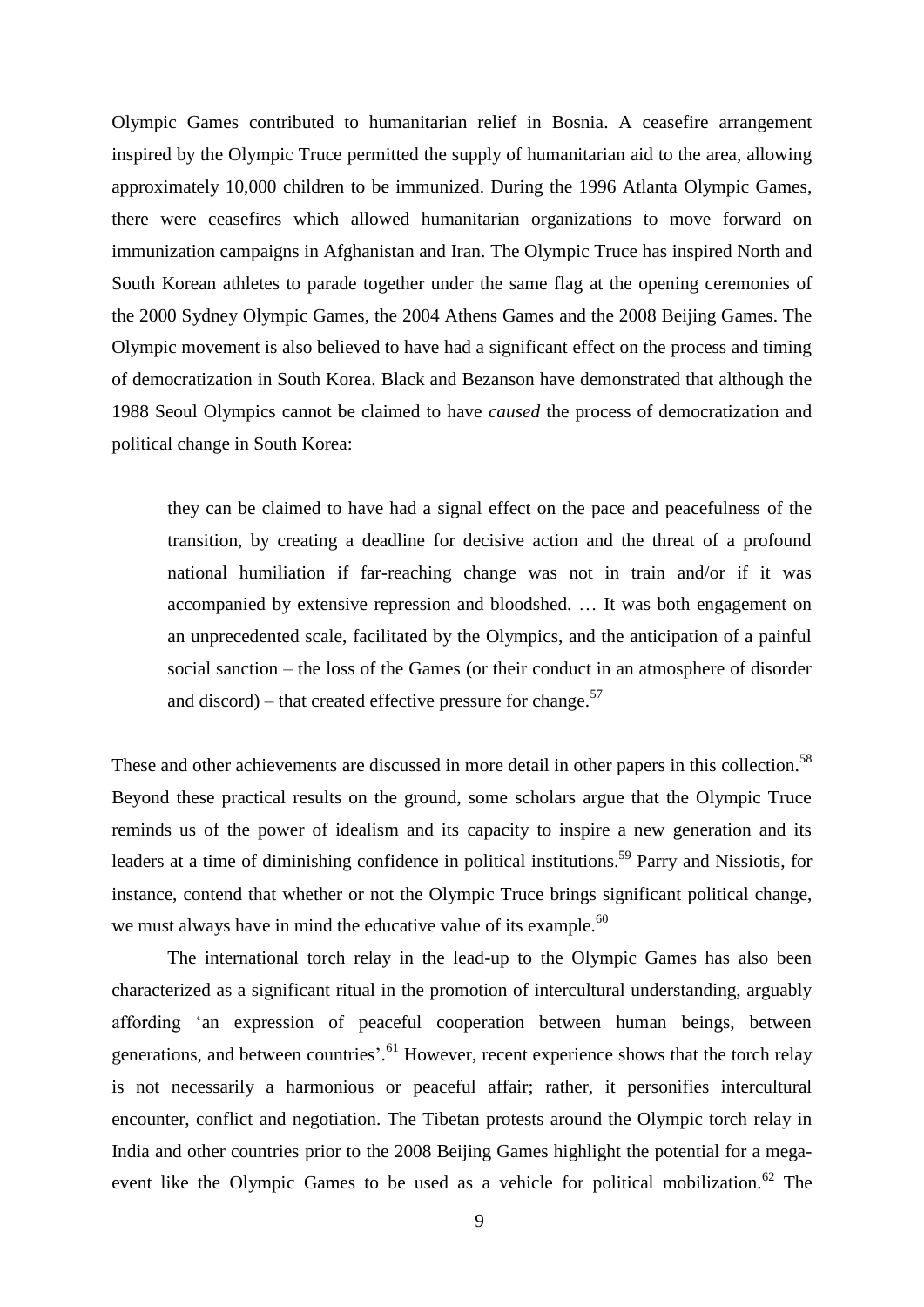protests surrounding the torch relay have not only been mobilized around human rights issues, but also centre on the IOC itself, as in the case of the 'anti-Olympics movement'. Although at first glance the anti-Olympics movement may be seen to disrupt rather than promote the IOC's aim of advancing peaceful coexistence, in reality the movement plays a vital role in fostering global dialogue and communicating alternative forms of knowledge and action, including in relation to questions of what a more peaceful and ethical world should look like and how it can best be achieved. The anti-Olympics movement has reinvigorated transnational activist networks and has led to a strengthening of transnational communities of resistance.<sup>63</sup> The Olympic Games thus provide a global platform for both advocates *and* opponents to voice their ideas and concerns regarding the promotion or erosion of peace and human rights.

In addition to high-profile endeavours, (former) Olympic athletes and other actors associated with the Olympic movement have been undertaking a variety of grassroots peacemaking initiatives. The Olympism Project, founded by Olympian participants of the International Olympic Academy, is a case in point. The Olympism Project seeks to nurture 'human development through training and education, inspiring and empowering individuals and groups to take responsibility for increasing world peace through sport<sup> $.64$ </sup> The project organizes workshops, symposia and other forms of education and outreach to emphasize and recapture the fundamental Olympic values of peace, humanitarianism and peaceful internationalism. <sup>65</sup> Initiatives such as these echo de Coubertin's vision that the basis for mutual understanding and respect between human beings is not in the elite sporting competitions that are on display during the Olympic Games, but is ultimately rooted in ongoing Olympic education at the grassroots level.

It cannot be easily assumed that the peacemaking endeavours associated with the modern Olympic movement have had the desired effect of promoting peaceful coexistence. In fact, several authors are highly critical of the Olympic movement's peacemaking aspirations. In 1984, Seppänen concluded that the independent contribution of the Olympic Games in affairs of peace and war had been 'rather negligible', and that the Olympic movement had been 'quite powerless in putting its dreams of mutual understanding into practice'.<sup>66</sup> Notwithstanding the practical achievements of the 1990s described above, critics argue that the conclusion that the Olympic movement has failed to contribute to any real degree to the goal of 'promoting a peaceful society concerned with the preservation of human dignity<sup>567</sup>, is still valid today. For example, Toohey and Veal assert that: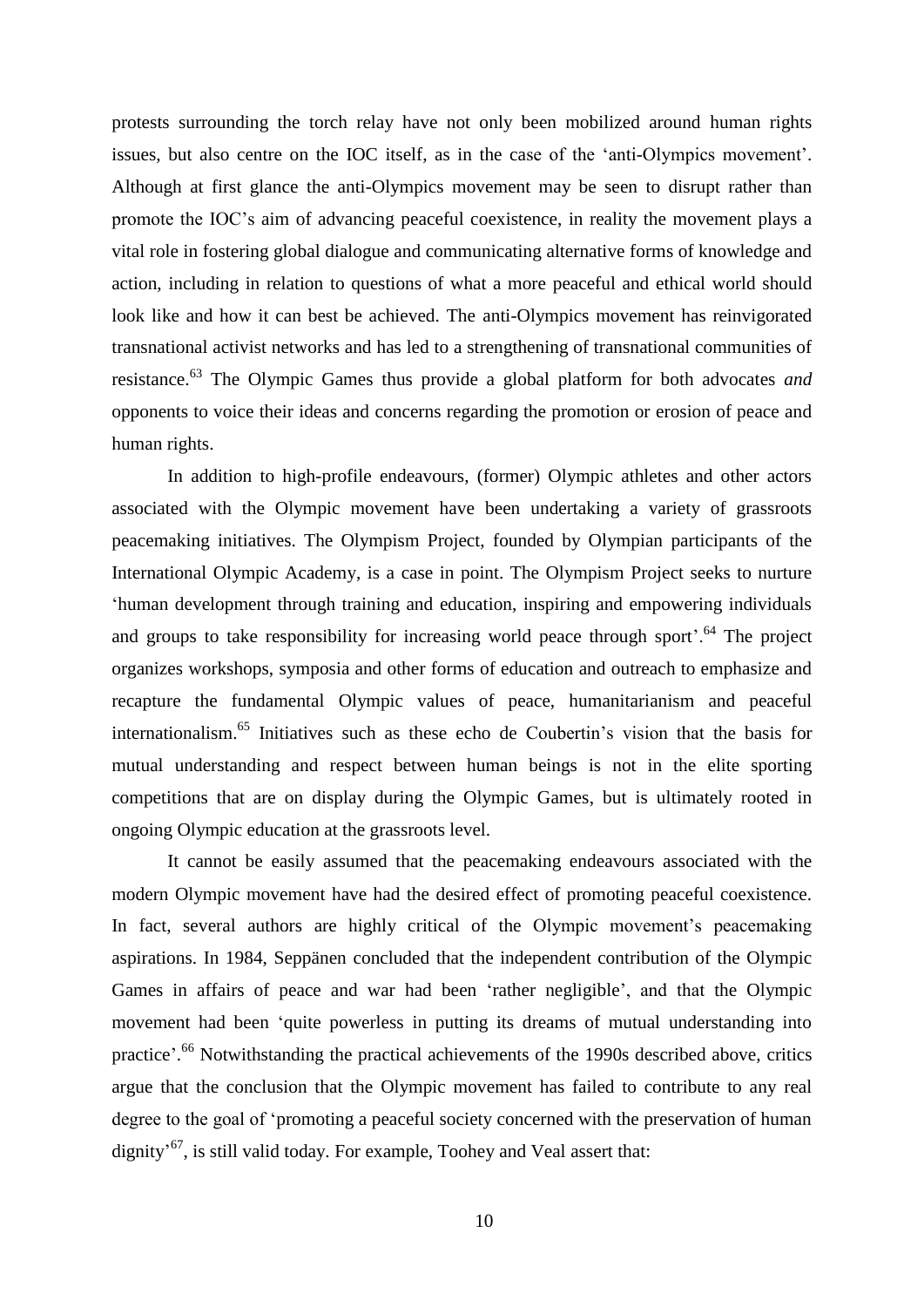[D]espite the rhetoric, the role or influence of the Olympic Games, if any, in these matters is likely to be minor and swamped by much more significant causes of war and peace, such as the play of national and ethnic political and economic interests. … While a number of minor concessions among hostile nations has been claimed in the name of the [Olympic Truce], there is no evidence to suggest that, in reality, the Olympic Games have any significant or lasting effect on modern armed conflicts.<sup>68</sup>

One of the most scathing critiques of Olympic peacemaking has been formulated by John Hoberman. Hoberman rejects the claim that the Olympic movement is a peace movement not only because there is no evidence to support such a claim, but also because in his view the IOC fails to meet the minimum ethical and humanitarian standards required for international organizations to have credible peace-promoting effects.<sup>69</sup> He points to the ethically compromised leadership of the Olympic movement and the global sports autocrats' 'delusional belief' in their ability to create peace in a conflict-ridden world. For Hoberman, the Olympic Games have been and remain a form of 'show-business internationalism' that must be distinguished from legitimate international humanitarian organizations.<sup>70</sup>

The scepticism of these scholars regarding the Olympic movement's capacity to promote peace should be understood within the context of longstanding concerns about organizational corruption and unaccountability, elitism, commercialization, Eurocentrism, excessive nationalism, masculinism, the marginalization of Olympic education, doping, and so forth.<sup>71</sup> While in recent years reforms have been implemented in order to address some of these issues (e.g. in the wake of the IOC 2000 Reform Commission), $^{72}$  some believe that the effects of such reforms are likely to be minimal due to what Brian Martin calls the 'design flaws' of the Olympic Games; that is, 'that they are exclusively competitive games between elite athletes with large numbers of spectators', making them 'ideal vehicles through which states and corporations can pursue their interests<sup>', 73</sup> For Martin, despite their lofty ideals the modern Olympic Games have become the plaything of powerful interest groups, especially governments and multinational corporations.

## **Overview**

The present collection of papers is situated at the intersection of optimism and scepticism, of involved advocacy and critique regarding the Olympic movement's aim and capacity to contribute to intercultural understanding and peaceful coexistence. The purpose of this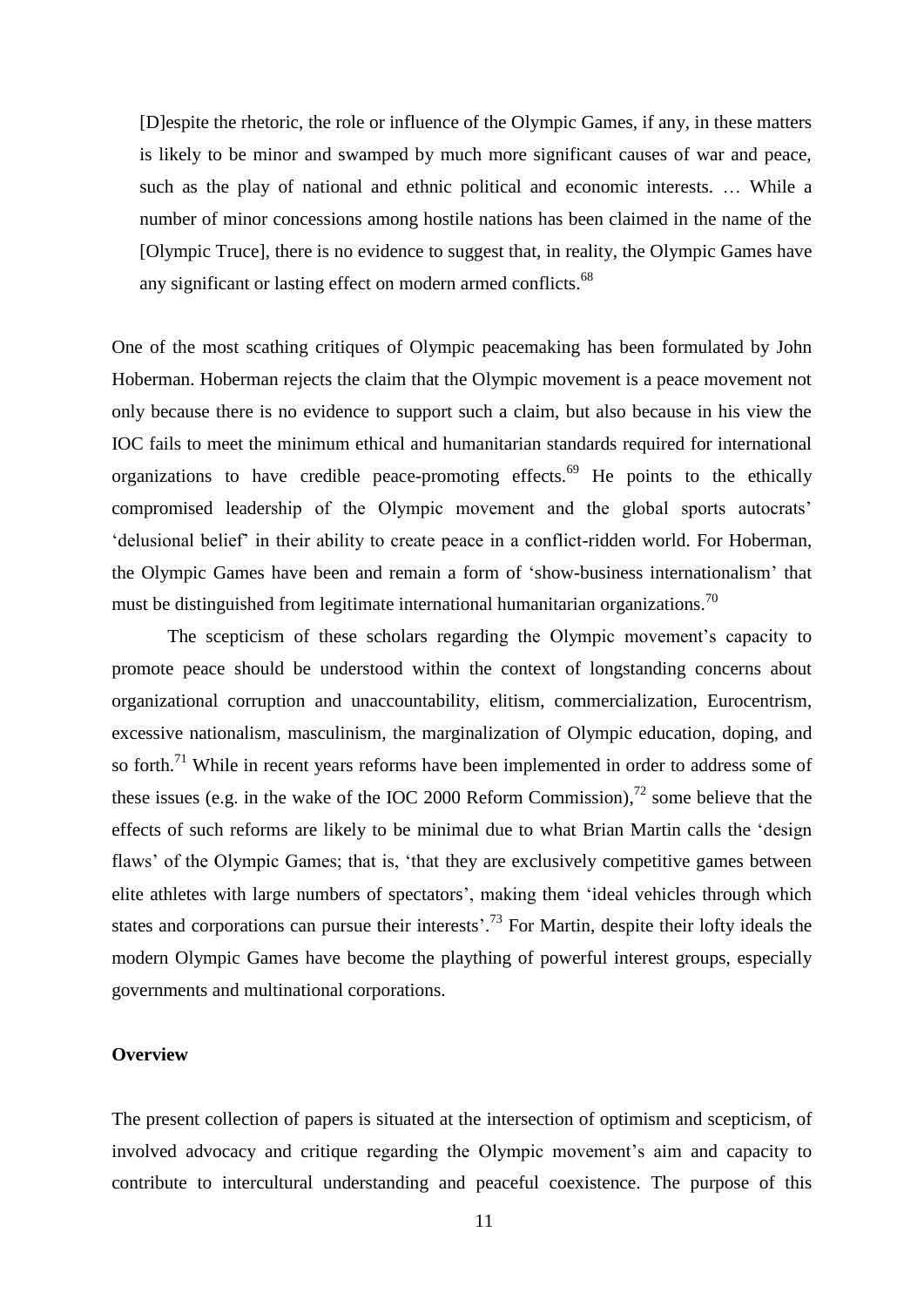special issue is to analyze and reflect on the ways in which the association between sport and peacemaking is being played out at global, national and local levels, with a particular focus on Olympism, the Olympic movement and the Olympic Truce. The contributions have been grouped into three broad sections: (1) philosophical and historical foundations; (2) global politics and international relations; and (3) development and peace legacies. Each of these sections draws upon past, present and future events including, but not limited to, the ancient Olympic Truce, the Paralympic Games, Youth Olympic Games, 2008 Beijing Olympic Games, 2010 Vancouver Winter Games, 2012 London Olympics, and the 2016 Rio de Janeiro Olympic Games. In conjunction, the contributions demonstrate how the connections between Olympic-style sport and peacemaking have evolved over time. It is no longer the case that the Olympic Games and war games exist in isolation from each other. Increasingly, policymakers, peacekeepers, athletes, development workers, presidents of nations and other actors combine forces in a seemingly 'integrated' approach towards peace and development.<sup>74</sup> This approach is grounded not only in contemporary notions of Olympism and Olympic education, but also in the transnational SDP movement. These issues are explored in an interdisciplinary manner, with contributions from philosophy, sociology, political science, international relations, history, and policy studies.

#### *Part 1: Philosophical and historical foundations*

In several respects the essay by philosopher Jim Parry sets the scene for the other papers in this collection. Contributing to the debate on the 'internal' qualities and values of sport, Parry argues that the nature of sport lends itself to the task of interpersonal understanding and respect, and that the nature of cooperative striving in rule-governed competition can contribute to peaceful resolutions. It is this peacemaking capacity of sport, Parry asserts, that informs the Olympic movement's peacekeeping potential. In her essay, Irena Martínková further explores this theme by analyzing Pierre de Coubertin's thinking on peacemaking in relation to the practice of sport within Olympism. She discusses six themes in the work of de Coubertin that enable sport practice in general, and the Olympic Games in particular, to be peace-promoting: equality, amateurism, the importance of process over result, discipline, internationalism, and respect for others. Martínková concludes that in an age of excessive sport competition, de Coubertin's thinking needs to be connected to Olympic values education. In contrast, Cindy Burleson examines the peacemaking capacity of the Olympic movement from the perspective of the ancient Olympic Truce and its role in contemporary diplomatic relations. Drawing upon two case studies, the 1998 Nagano Winter Olympic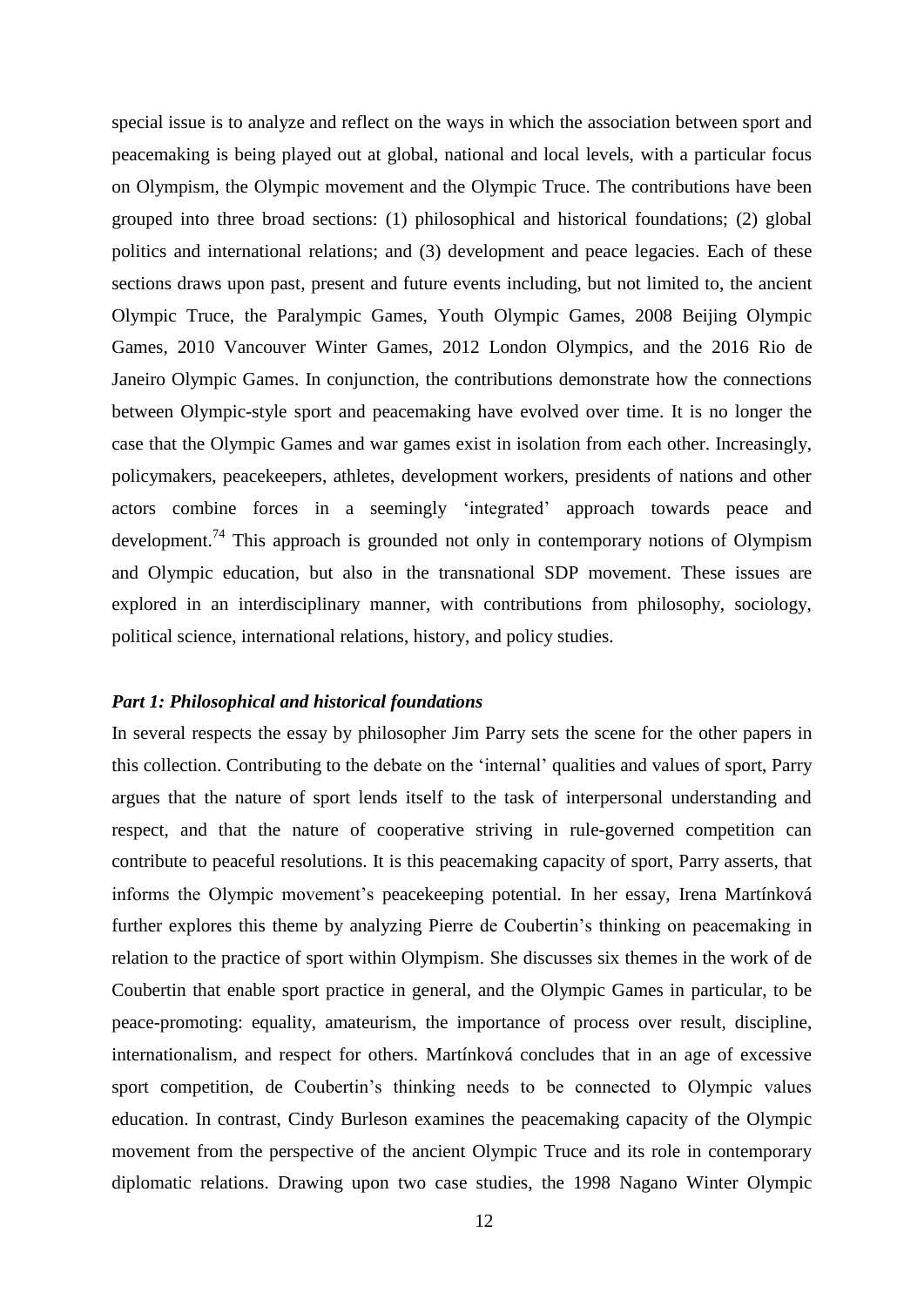Games and the OLOS Foundation, she demonstrates how the former offers an example of the Olympic Truce's application in what has been termed 'old war', while the latter indicates how the Olympic Truce could potentially create a robust peacekeeping platform for the United Nations.

### *Part 2: Global politics and international relations*

The articles in part two of this collection complement and extend Burleson's analysis by scrutinizing the Olympic movement's place in and influence on global politics and international relations. Darin Van Tassell and Dené Terry analyze the case of North and South Korea to reflect on the role sports in general and the Olympic Games in particular play in constructing an increasingly friendly political relationship between warring states. In their paper, Dan Bousfield and Jean Michel Montsion point to the Olympic movement's expanding expectation of reconciling transnational, domestic and corporate normative arenas. They seek to demonstrate that the current position of the IOC in justifying decisions from an intersecting position of these three normative arenas is untenable and impedes more innovative and proactive models of sport governance. They recommend that a clear and consistent normative vision be chosen through refining and restructuring the IOC's normative responsibilities. In a similar vein, Liam Stockdale critically examines the tension between the Olympic movement's normative political aims and its practical operation. Stockdale concludes that the interests of both participant states and the IOC itself in producing an extravagant spectacle tend to trump any ostensible commitment to positive political change in the areas of human rights and peace. Nonetheless, the Olympic movement is seen as having particular outcomes – including unintended consequences – that ought to be taken seriously, for example its role as a site for political protest.

## *Part 3: Development and peace legacies*

Part three shifts the attention toward Olympic and Paralympic legacies in the realms of peace and social development. Ian Brittain argues that the Paralympic Games have played a key role in helping to overcome many of the issues that have led to negative perceptions of and discrimination against people with disabilities, assisting them to become more socially included and to live their lives in peaceful coexistence. However, Brittain also points out that this Paralympic legacy is work in progress, and that further effort is required to progress the move towards greater and fairer inclusion of people with disabilities. Simon Darnell's analysis of the discourses of international development ascribed to the 2016 Rio de Janeiro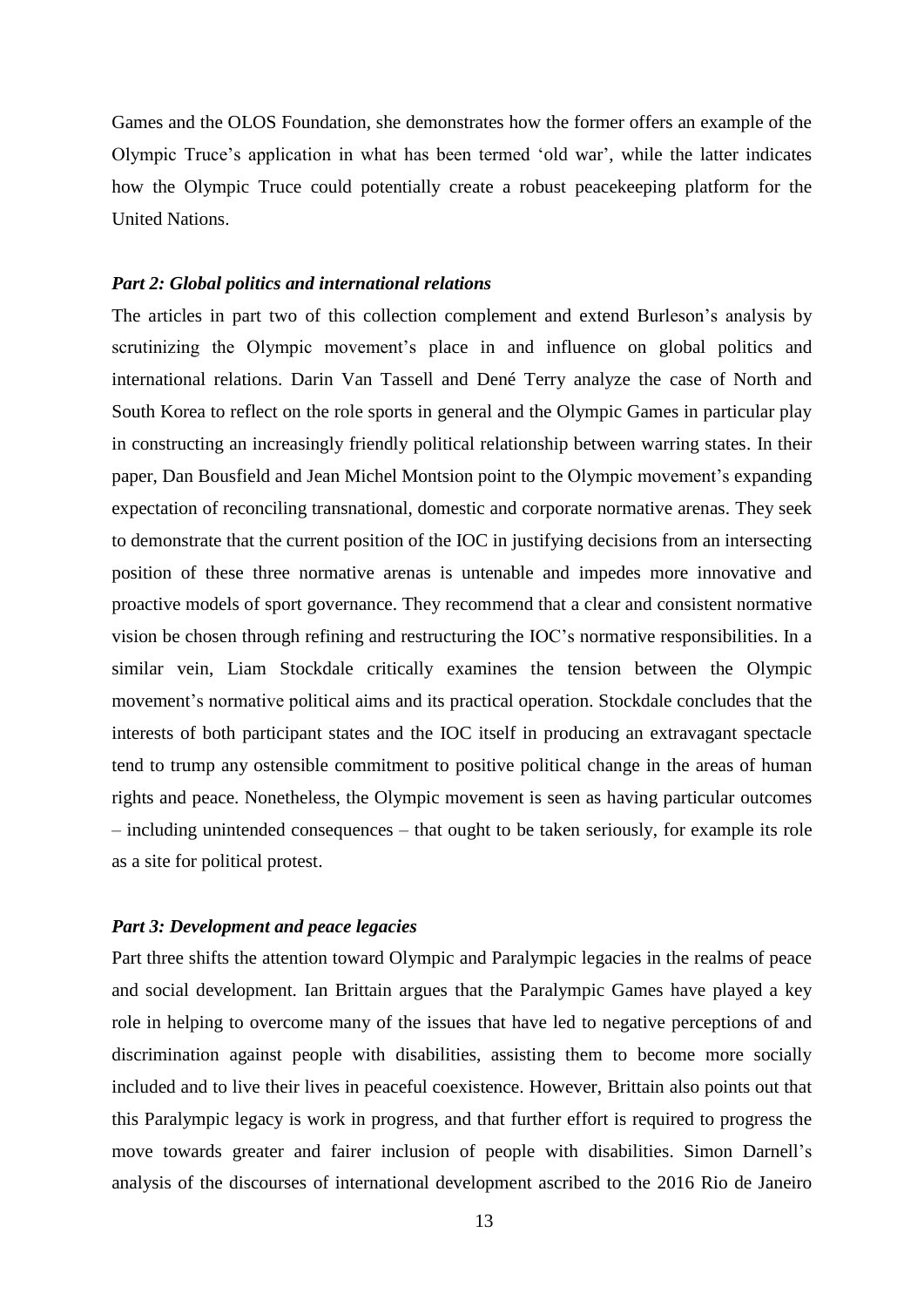Olympic Games resonates with Bousfield and Montsion's notion of norm confusion. Darnell identifies the competing discourses between the socio-political understandings of, and orientation towards, development put forward by the IOC and Rio 2016 organizers on the one hand, versus those embraced within the broader global political economy of development on the other. Darnell stresses the need for ongoing critical analyses into the ability of the 2016 Olympic Games to contribute to sustainable and equitable change for the people of Rio de Janeiro, as well as for cautious consideration of the extent to which the Olympic movement's ethos of SDP has made inroads within the broader cultural and political economy.

Tess Kay similarly addresses the international development and peace legacies of Olympic and sport initiatives, however her primary focus is on methodological challenges and the relationship between funders and recipients of SDP programmes. Kay shows how the determined search within the SDP movement for 'robust evidence' reflects the interests of external agencies, which may include the IOC, National Olympic Committees or the UN, rather than in-programme or local needs. Kay argues for a reorientation of knowledge production towards internal programme learning independent of external accountability. Kay's findings have direct relevance to the peacemaking and development initiatives undertaken, coordinated or funded by (former) Olympic athletes and other actors within the Olympic movement, and can help improve the credibility and impact of Olympic outreach programmes. This is important because despite providing a valuable opportunity for crosscultural engagement, grassroots Olympic movement outreach appears to have had little discernable impact. Instead, its ambitious ideas about using sport as a tool for direct development 'have mostly met with failure and resistance at the macro level.<sup>75</sup>

The articles published here demonstrate the complex and multi-faceted nature of the relationship between Olympism and peacemaking, and identify the various challenges and obstacles that lie ahead on the road to promoting peaceful coexistence and intercultural understanding through sport. They show that there is much to be done if the Olympic movement is to achieve its goal of promoting 'a peaceful society concerned with the preservation of human dignity'. Drawing together the contributions to the collection, the epilogue argues for a more theoretically informed approach to peacemaking through sport.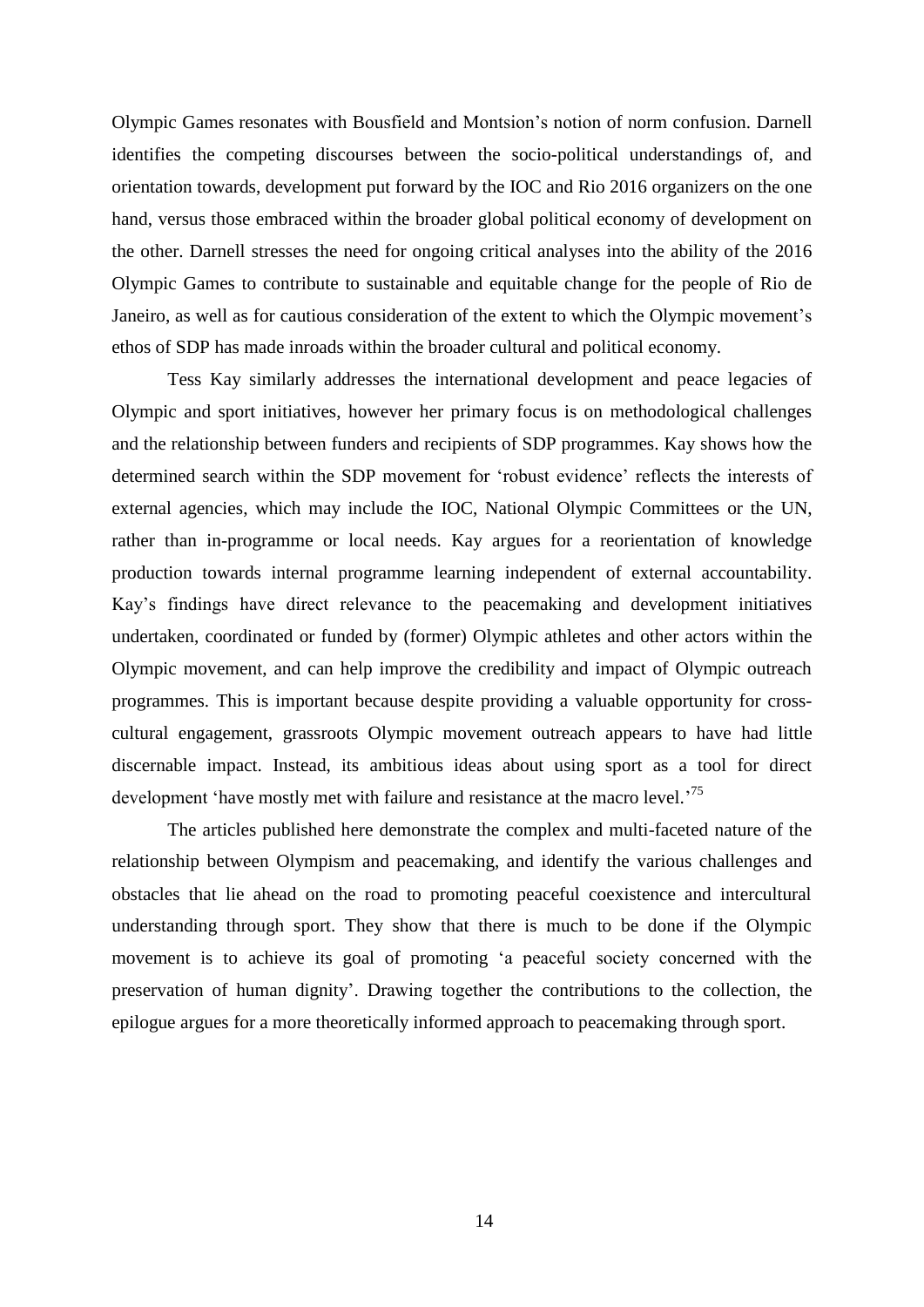## **References**

- Altman, D. 'The Olympic Spirit? It's a Simple, Shared Global Experience'. *The Age*, 21 August 2008.
- Beutler, I. 'Sport Serving Development and Peace: Achieving the Goals of the United Nations through Sport'. *Sport in Society* 11, no. 4 (2008): 359-369.
- Black, D., and S. Bezanson. 'The Olympics Games, Human Rights and Democratisation: Lessons from Seoul and Implications for Beijing'. *Third World Quarterly* 25, no. 7 (2004): 1245-1261.
- Boutros-Ghali, B. *An Agenda for Peace: Preventive Diplomacy, Peacemaking and Peacekeeping*. Report of the UN Secretary-General. New York: United Nations, 1992.
- Boykoff, J. 'The Anti-Olympics'. *New Left Review* 67, no. 1 (2011): 41-59.
- Briggs, R., H. McCarthy and A. Zorbas. *16 Days: The Role of the Olympic Truce in the Toolkit for Peace*. Athens: Demos, 2004.
- Chatziefstathiou, D. 'Paradoxes and Contestations of Olympism in the History of the Modern Olympic Movement'. *Sport in Society* 14, no. 3 (2011): 332-344.
- de Coubertin P. 'L'athlétisme: son role et son histoire'. *La Revue Athlétique* 2 (1891): 193- 207.
- de Coubertin, P. *The Olympic Idea: Discourses and Essays*, edited by Carl-Diem-Institut. Stuttgart: Karl Hofmann, 1967 [1894].
- de Coubertin, P. *Notes sur l'Education Publique*. Whitefish, MT: Kessinger, 2010 [1901].
- Darnell, S. 'Conflict, Education and Sport: Responses, Cautions and Questions'. *Conflict and Education: An Interdisciplinary Journal* 1, no. 1 (2011): 1-7.
- Georgiadis, K. 'Sport as a "Battlefield" of Peace'. In *Olympic Truce: Sport as a Platform for Peace*, edited by K. Georgiadis and A. Syrigos, 51-55. Athens: International Olympic Truce Centre, 2009.
- Girginov, V., and J. Parry. *The Olympic Games Explained*. London: Routledge, 2005.
- Giulianotti, R. 'Sport, Peacemaking and Conflict Resolution: A Contextual Analysis and Modelling of the Sport, Development and Peace Sector'. *Ethnic and Racial Studies* 34, no. 2 (2011): 207-228.
- Golden, M. *Sport and Society in Ancient Greece*. Cambridge: Cambridge University Press, 1998.
- Guest, A. 'The Diffusion of Development-through-Sport: Analysing the History and Practice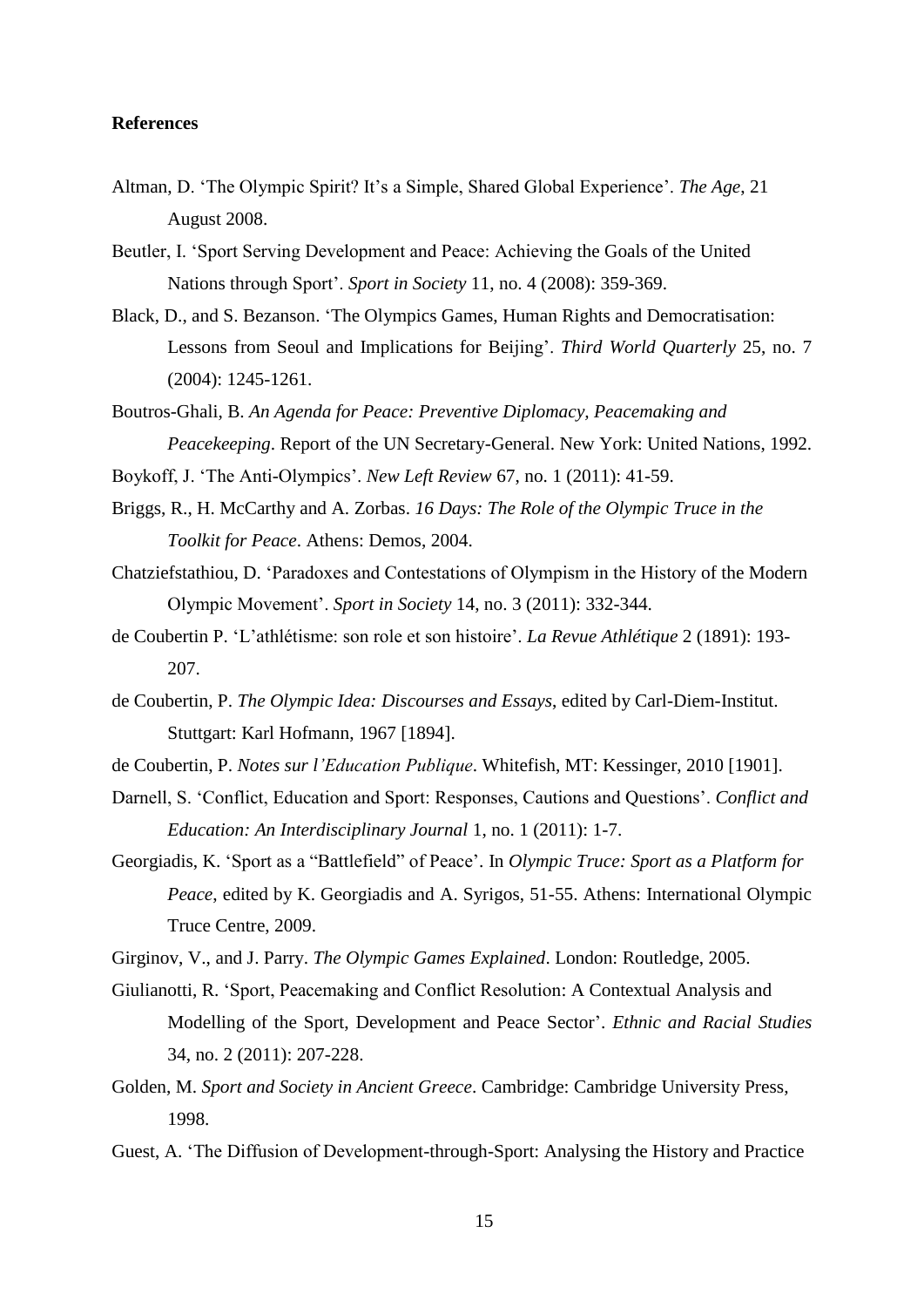of the Olympic Movement's Grassroots Outreach to Africa', *Sport in Society* 12, no. 10 (2009): 1336-1352.

- Güldenpfennig, S. 'Sport in the Peace Movement: A Challenge for the Sport Science'. *International Review for the Sociology of Sport* 20, no. 3 (1985): 203-212.
- Guttmann, A. *The Olympics: A History of the Modern Games*. Urbana, IL: University of Illinois Press, 1992.
- Hoberman, J. 'Toward a Theory of Olympic Internationalism'. *Journal of Sport History* 22, no. 1 (1995): 1-37.
- Hoberman, J. 'The Myth of Sport as a Peace-Promoting Political Force'. *The SAIS Review of International Affairs* 31, no. 1 (2011): 17-29.
- International Olympic Committee. *Olympic Charter*. Lausanne: IOC, 2010.
- Jennings, A. *The New Lords of the Rings: Olympic Corruption and How to Buy Gold Medals*. London: Pocket Books, 1996.
- Kaufman, P., and E. Wolff. 'Playing and Protesting: Sport as a Vehicle for Social Change'. *Journal of Sport and Social Issues* 34, no. 2 (2010): 154-175.
- Keim, M. 'Translating Olympic Truce into Community Action in South Africa: Myth or Possibility?'. In *Olympic Truce: Sport as a Platform for Peace*, edited by K. Georgiadis and A. Syrigos, 77-89. Athens: International Olympic Truce Centre, 2009.
- Kidd, B. '"Another World is Possible": Recapturing Alternative Olympic Histories, Imagining Different Games.' In *Global Olympics*, edited by K. Young and K. Wamsley, 143-158. Oxford: Elsevier, 2005.
- Kidd, B. 'A New Social Movement: Sport for Development and Peace'. *Sport in Society* 11, no. 4 (2008): 370-380.
- Kidd, B., and H. Dichter. 'Introduction'. *Sport in Society* 14, no. 3 (2011): 289-291.
- Kidd B., and M. MacDonnell, 'Peace, Sport and Development'. In *Literature Reviews on Sport for Development and Peace*, edited by Sport for Development and Peace International Working Group, 158-194. Toronto: SDP IWG, 2007.
- Krüger, A. 'De Coubertin and the Olympic Games as Symbols of Peace'. In *Sport and Politics*, edited by G. Redmond, 193-199. Champaign, IL: Human Kinetics, 1986.
- Lenskyj, H. *Inside the Olympic Industry: Power, Politics and Activism*. Albany, NY: SUNY Press, 2000.
- Loland, S. 'Pierre de Coubertin's Ideology of Olympism from the Perspective of the History of Ideas'. Paper presented at the Second International Symposium for Olympic Research, London, Ontario, 1994, 26-45.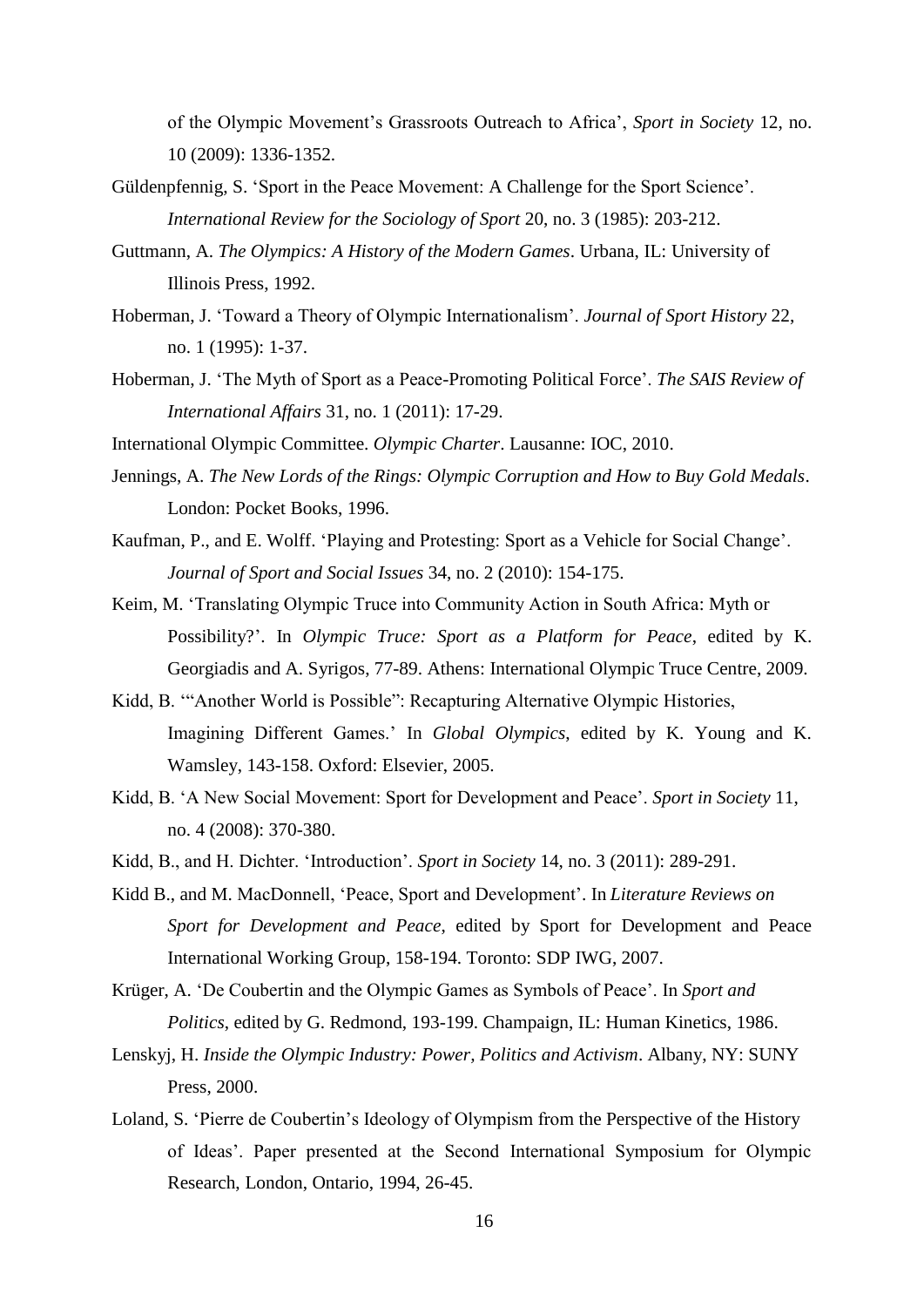- Loland, S., and A. Selliaas, 'The Olympic Truce: the Ideal and the Reality'. In *Olympic Truce: Sport as a Platform for Peace*, edited by K. Georgiadis and A. Syrigos, 57-69. Athens: International Olympic Truce Centre, 2009.
- MacAloon, J.J. *This Great Symbol: Pierre de Coubertin and the Origins of the Modern Olympic Games*. Chicago, IL: University of Chicago Press, 1981.
- Maguire, J. *Power and Global Sport: Zones of Prestige, Emulation and Resistance*. London: Routledge, 2005.
- Maguire, J., S. Barnard, K. Butler and P. Golding. '"Celebrate Humanity" or "Consumers?": A Critical Evaluation of a Brand in Motion'. *Social Identities* 14, no. 1 (2008): 63-76.
- Majumdar, B., and N. Mehta. 'It's Not Just Sport: Delhi and the Olympic Torch Relay', *Esporte e Sociedade* 4, no. 10 (2008): 1-20.
- Martin, B. 'Ten Reasons to Oppose All Olympic Games'. *Freedom* 57, no. 13 (1996).
- Martin, B. 'Design Flaws of the Olympics'. *Social Alternatives* 19, no. 2 (2000): 19-23.
- Milton-Smith, J. 'Ethics, the Olympics and the Search for Global Values'. *Journal of Business Ethics* 35 (2002): 131-142.
- Morgan, W. 'Cosmopolitanism, Olympism and Nationalism: A Critical Interpretation of Coubertin's Ideal of International Sporting Life'. *OLYMPIKA: The International Journal of Olympic Studies* 4, no. 1 (1995): 79-92.
- Müller, N. *Olympic Education: University Lecture on the Olympics*. Barcelona: Centre d'Estudis Olímpics, 2004.
- [Müller, N.](http://www.cabdirect.org/search.html?q=au%3A%22M%C3%BCller%2C+N.%22) 'The Idea of Peace as Coubertin's Vision for the Modern Olympic Movement: Development and Pedagogic Consequences'. *[The Sport Journal](http://www.cabdirect.org/search.html?q=do%3A%22The+Sport+Journal%22)* 9, no. 1 (2006).
- Nissiotis, N. 'The Olympic Movement's Contribution to Peace'. *Proceedings of the International Olympic Academy* 25 (1985): 54-63.
- Olympism Project, 'Olympism Project: Making Ideals Real', n.d. https://sites.google.com/a/ olympismproject.org/olympism-project/. Accessed 10 June 2011
- Parry, J. 'The *Religio Athletae*, Olympism and Peace'. In *Olympic Truce: Sport as a Platform for Peace*, edited by K. Georgiadis and A. Syrigos, 37-49. Athens: International Olympic Truce Centre, 2009.
- Quanz, D. 'Civic Pacifism and Sports-Based Internationalism: Framework for the Founding of the International Olympic Committee'. *OLYMPIKA: The International Journal of Olympic Studies* 2, no. 1 (1993): 1-23.
- Reid, H. 'Olympic Sport and Its Lessons for Peace'. In *Olympic Truce: Sport as a Platform*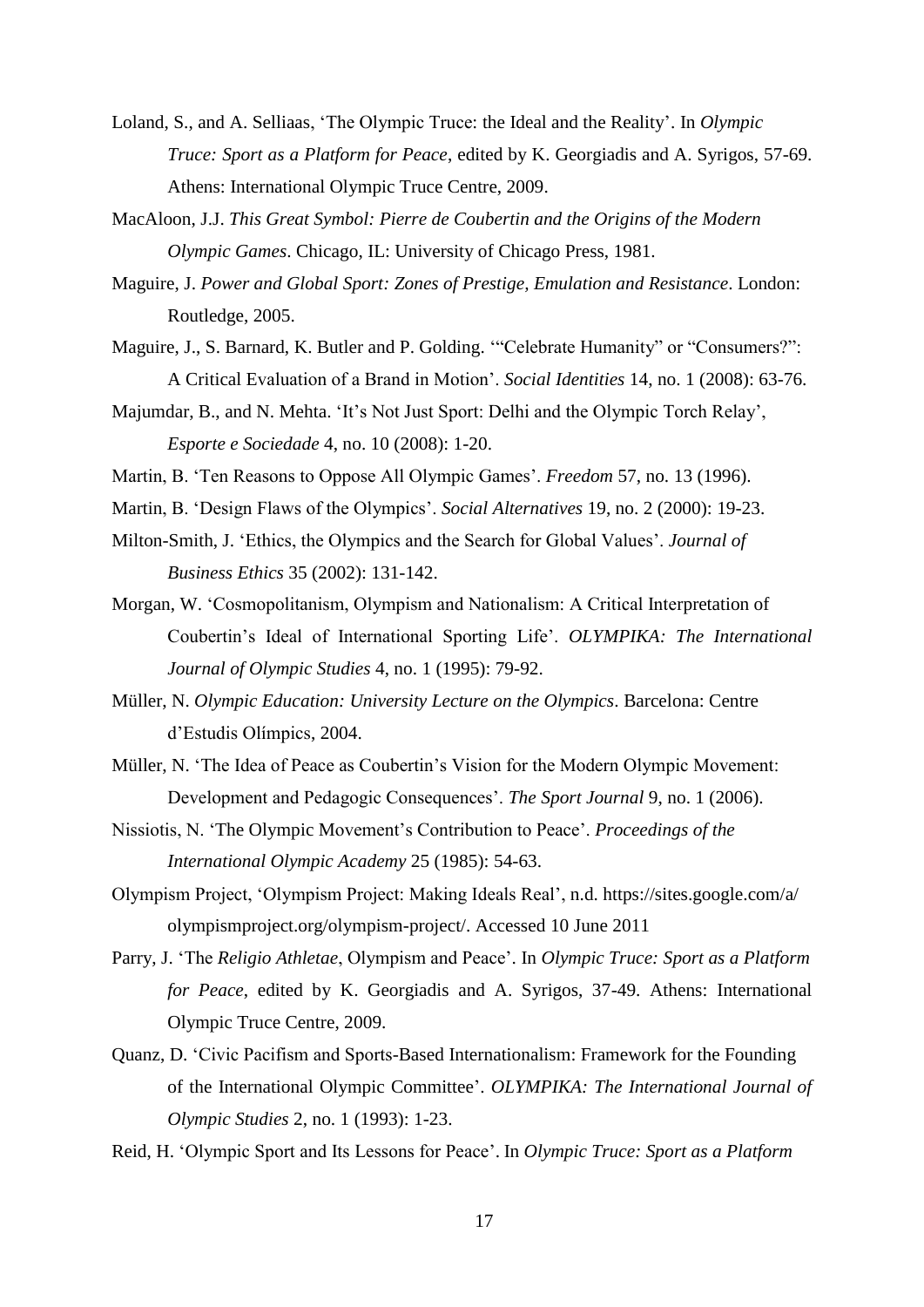*for Peace*, edited by K. Georgiadis and A. Syrigos, 25-35. Athens: International Olympic Truce Centre, 2009.

- Roche, M. 'The Olympics and "Global Citizenship"'. *Citizenship Studies* 6, no. 2 (2002): 165-181.
- Rogge, J. 'Foreword'. In *Olympic Truce: Sport as a Platform for Peace*, edited by K. Georgiadis and A. Syrigos, 9. Athens: International Olympic Truce Centre, 2009.
- Schiller K. and C. Young. *The 1972 Munich Olympics and the Making of Modern Germany*. Berkeley, CA: University of California Press, 2010.
- Segrave, J., and D. Chatziefstathiou 'The Aesthestic Olympic Vision of Baron Pierre de Coubertin'. *Esporte e Sociedade* 4, no. 12(2009): 1-28.
- Seppänen, P 'The Olympics: A Sociological Perspective'. *International Review for the Sociology of Sport* 19, no. 2 (1984): 113-127.
- Shaw, C. *Five Ring Circus: Myths and Realities of the Olympic Games*. Gabriola Island, BC: New Society, 2008.
- Sullivan S., and R. Mechikoff. 'A Man of His Time: Pierre de Coubertin's Olympic Ideology and the Via Media'. *OLYMPIKA: The International Journal of Olympic Studies* 8, no. 1 (2004): 27-52.
- Syrigos, A. 'Olympic Truce: From Myth to Reality'. In *Olympic Truce: Sport as a Platform for Peace*, edited by K. Georgiadis and A. Syrigos, 21-23. Athens: International Olympic Truce Centre, 2009.
- The Nielsen Company. 'The Final Tally: 4.7 Billion Tunes in to Beijing 2008 More Than Two in Three People Worldwide: Nielsen', 5 September 2008. http://blog.nielsen. com/nielsenwire/wp-content/uploads/2008/09/press\_release3.pdf. Accessed 22 May 2011.
- Tomlinson, A., and G. Whannel, eds. *Five Ring Circus: Money, Power and Politics at the Olympic Games*. London: Pluto, 1984.
- Toohey, K., and A. Veal. *The Olympic Games: A Social Science Perspective*, 2<sup>nd</sup> edn. Wallingford: CABI, 2007.
- United Nations Inter-Agency Task Force on Sport for Development and Peace. *Sport as a Tool for Development and Peace: Towards Achieving the United Nations Millennium Development Goals*. New York: United Nations, 2003.
- Wamsley, K. 'The Global Sport Monopoly: A Synopsis of 20th Century Olympic Politics'. *International Journal* 57, no. 3 (2002): 395-410.
- Wamsley, K. 'Laying Olympism to Rest'. In *Post-Olympism? Questioning Sport in the*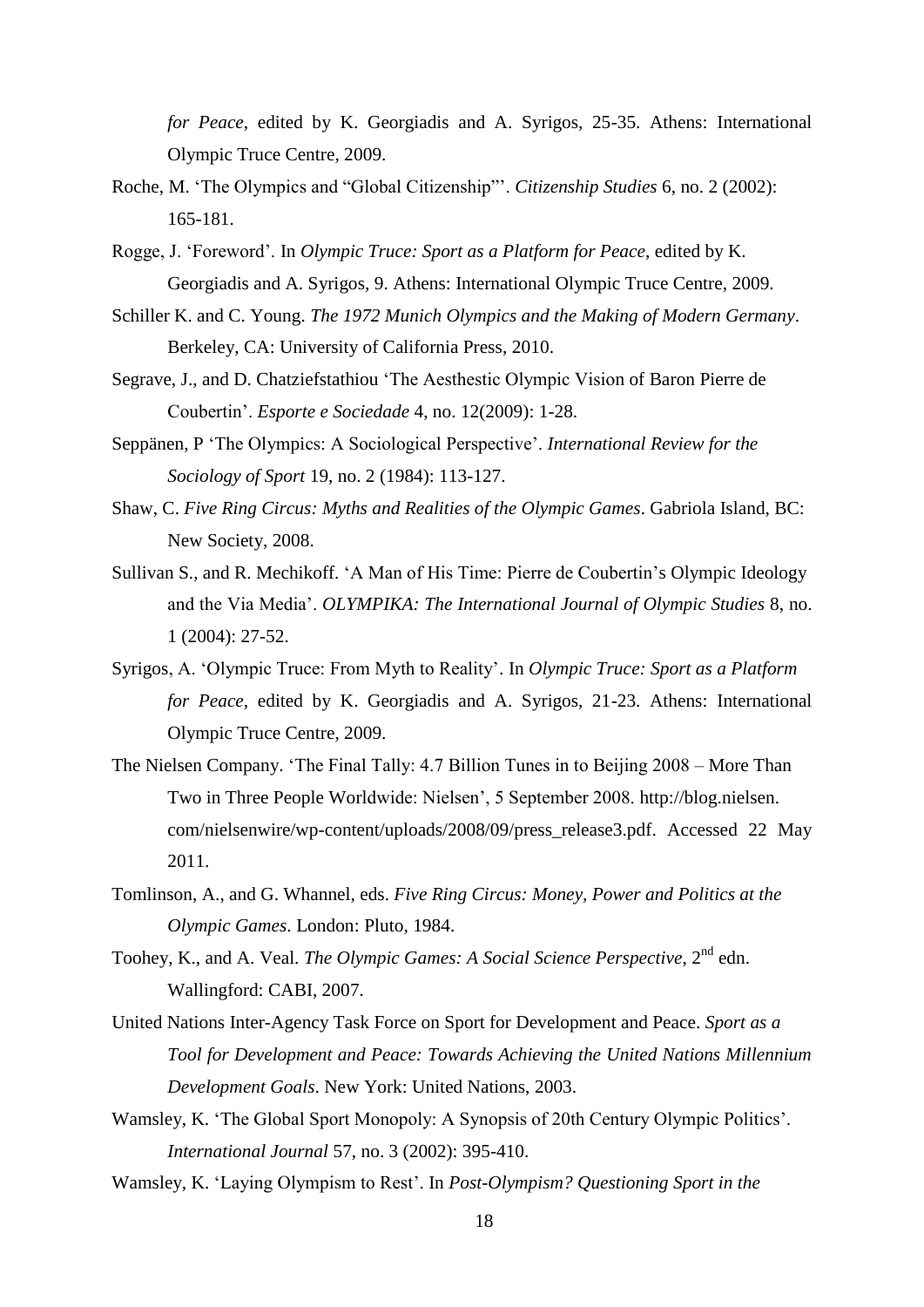*Twenty-first Century*, edited by J. Bale and M. Christensen, 231-242. Oxford: Berg, 2004.

Wamsley, K., and K. Young. 'Introduction'. In *Global Olympics*, edited by K. Young and K. Wamsley, xiii-xxv. Oxford: Elsevier, 2005.

Young, D. *The Olympic Myth of Greek Amateur Athletics*. Chicago, IL: Ares, 1985.

## **Notes**

1

8 Ibid.

Young, D. *A Brief History of the Olympic Games*. Malden, MA: Blackwell, 2004.

<sup>&</sup>lt;sup>1</sup> Giulianotti, 'Sport, Peacemaking and Conflict Resolution'; Darnell, 'Conflict, Education and Sport'; Kidd, 'A New Social Movement'.

<sup>2</sup> Golden, *Sport and Society in Ancient Greece*, 10.

<sup>3</sup> Young, *A Brief History of the Olympic Games*, 125; Golden, *Sport and Society in Ancient Greece*, 10.

<sup>4</sup> Reid, 'Olympic Sport and Its Lessons for Peace', 29.

<sup>5</sup> Syrigos, 'Olympic Truce', 21.

<sup>6</sup> Georgiadis and Syrigos, 'Introduction', 17.

<sup>7</sup> Young, *A Brief History of the Olympic Games*, 124-5.

<sup>9</sup> Golden, *Sport and Society in Ancient Greece*, 10.

<sup>&</sup>lt;sup>10</sup> Loland and Selliaas, 'The Olympic Truce', 59.

<sup>11</sup> Golden, *Sport and Society in Ancient Greece*, 176.

<sup>&</sup>lt;sup>12</sup> Kidd and MacDonnell, 'Peace, Sport and Development', 165.

<sup>&</sup>lt;sup>13</sup> Krüger, 'De Coubertin and the Olympic Games as Symbols of Peace'.

<sup>&</sup>lt;sup>14</sup> Güldenpfennig, 'Sport in the Peace Movement', 203-4

<sup>15</sup> Parry, 'The *Religio Athletae*, Olympism and Peace'.

<sup>&</sup>lt;sup>16</sup> Reid, 'Olympic Sport and Its Lessons for Peace', 27.

<sup>17</sup> Parry, 'The *Religio Athletae*, Olympism and Peace'.

<sup>&</sup>lt;sup>18</sup> This definition of peacemaking is decidedly broader than that proposed in the UN's *Agenda for Peace* because it seeks to include aspects of what the UN refers to as peacekeeping and peace-building. Boutros-Ghali, *Agenda for Peace*.

<sup>&</sup>lt;sup>19</sup> The Nielsen Company, 'The Final Tally: 4.7 Billion Tunes in to Beijing 2008'.

<sup>20</sup> Roche, 'The Olympics and "Global Citizenship"', 165.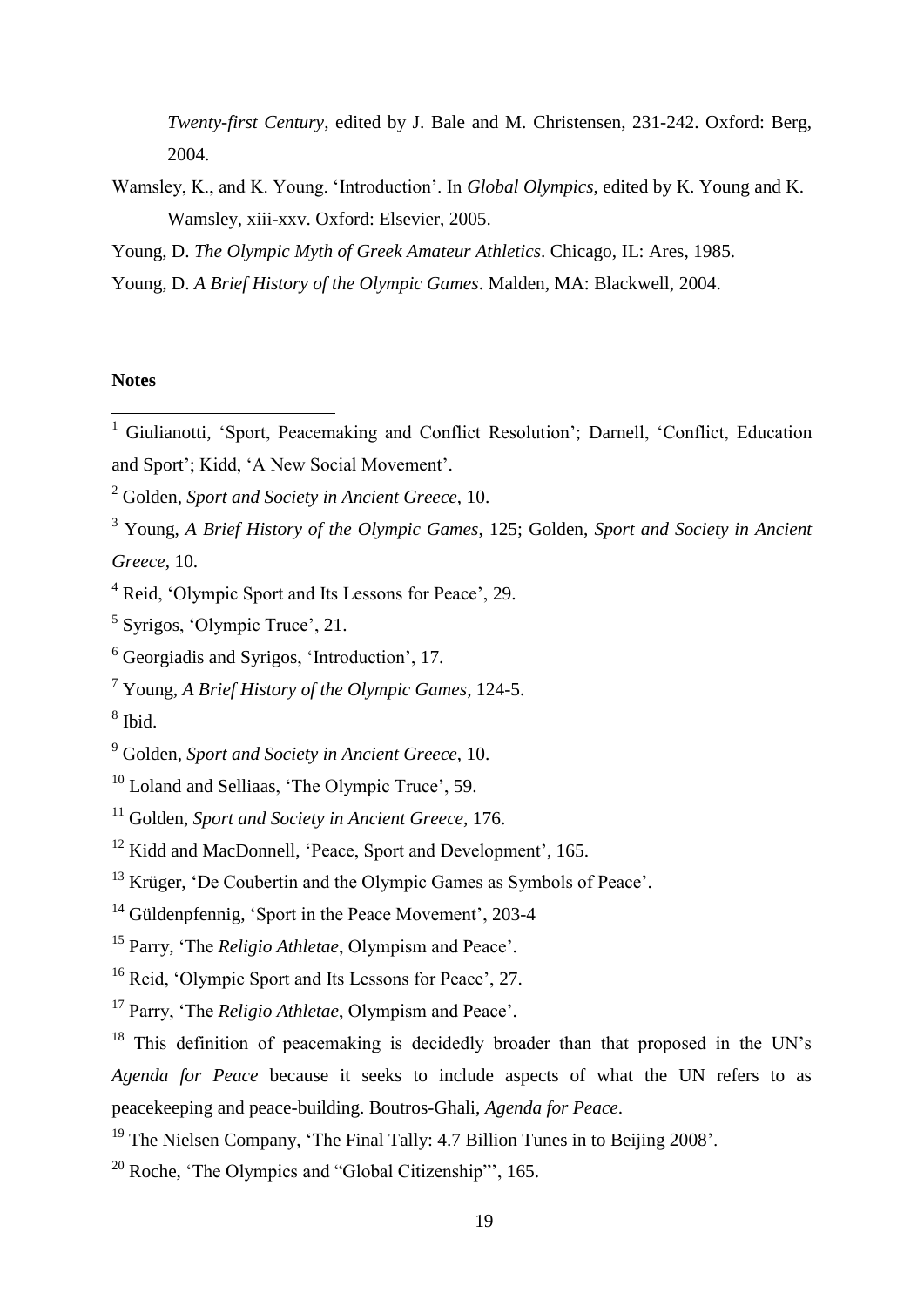Krüger, 'De Coubertin and the Olympic Games as Symbols of Peace'.

Coubertin, 'L'athlétisme: son role et son histoire', 204.

<sup>26</sup> Krüger, 'De Coubertin and the Olympic Games as Symbols of Peace', 197.

 Loland, 'Pierre de Coubertin's Ideology of Olympism from the Perspective of the History of Ideas', 35.

 Loland and Selliaas, 'The Olympic Truce', 59. It should be noted here that de Coubertin's views on the ancient Games were based on an idealization.

 Keim, 'Translating Olympic Truce into Community Action in South Africa', 79; Parry, 'The *Religio Athletae*, Olympism and Peace', 45.

<sup>30</sup> Coubertin, quoted in Müller, 'The Idea of Peace as Coubertin's Vision for the Modern Olympic Movement'.

Georgiadis, 'Sport as a "Battlefield" of Peace', 53.

Coubertin, *The Olympic Idea*, 9.

<sup>33</sup> Müller, 'The Idea of Peace as Coubertin's Vision for the Modern Olympic Movement'.

Quanz, 'Civic Pacifism and Sports-Based Internationalism'.

Morgan, 'Cosmopolitanism, Olympism and Nationalism', 81.

Coubertin, *Notes sur l'Education Publique*.

Morgan, 'Cosmopolitanism, Olympism and Nationalism', 88.

Ibid., 89.

Ibid.

Altman, 'The Olympic spirit?'.

Loland and Selliaas, 'The Olympic Truce'; MacAloon, *This Great Symbol.*

<sup>42</sup> For example: Loland, 'Pierre de Coubertin's Ideology of Olympism from the Perspective of the History of Ideas'; Quanz, 'Civic Pacifism and Sports-Based Internationalism'; MacAloon, *This Great Symbol*; Sullivan and Mechikoff, 'A Man of His Time'; Guttmann, *The Olympics*; Young, *The Olympic Myth of Greek Amateur Athletics*.

Müller, *Olympic Education*.

Wamsley, 'The Global Sport Monopoly'; Guttmann, *The Olympics*.

<sup>&</sup>lt;sup>21</sup> Wamsley and Young, 'Introduction'.

Girginov and Parry, *The Olympic Games Explained*, 2.

Sullivan and Mechikoff, 'A Man of His Time', 43.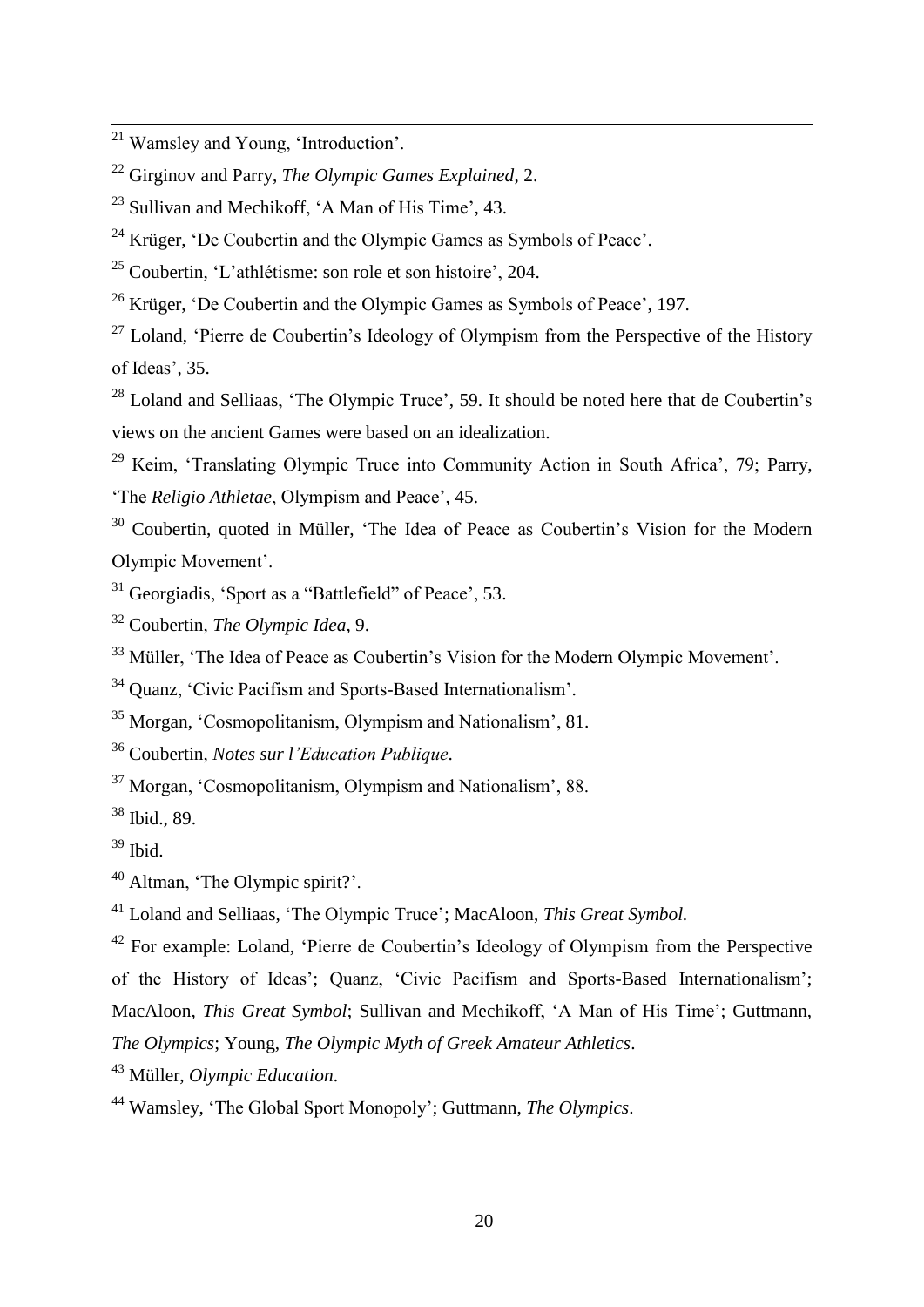<sup>45</sup> For example, Coubertin did not approve of the participation of women in public competitions. He also advocated the concept of amateurism which restricted working-class participation in the Olympic Games.

 Segrave and Chatziefstathiou, 'The Aesthestic Olympic Vision of Baron Pierre de Coubertin', 20.

<sup>47</sup> Chatziefstathiou, 'Paradoxes and Contestations of Olympism in the History of the Modern Olympic Movement'.

IOC, *Olympic Charter*, 11.

Ibid., 13.

Rogge, 'Foreword', 9.

<sup>51</sup> There is some evidence, however, that on one occasion the modern Olympic Truce was declared prior to 1992, namely by the Organizing Committee of the 1952 Helsinki Games.

 UN Secretary-General Kofi Annan, Message calling for observance of the Olympic Truce, 8 August 2008.

Ibid.

 UN Inter-Agency Task Force on Sport for Development and Peace, *Sport as a Tool for Development and Peace*. See also Beutler, 'Sport Serving Development and Peace'.

 Syrigos, 'Olympic Truce'; Briggs et al., *16 Days*. See also the epilogue by Spaaij and Burleson.

Briggs et al., *16 Days*, 30.

Black and Bezanson, 'The Olympics Games, Human Rights and Democratisation', 1254.

 Especially in the papers by Van Tassell and Terry, Burleson, Bousfield and Montsion, and Stockdale.

Briggs et al., *16 Days*; Syrigos, 'Olympic Truce'.

 Parry, 'The *Religio Athletae*, Olympism and Peace'; Nissiotis, 'The Olympic Movement's Contribution to Peace'.

Georgiadis, 'Sport as a "Battlefield" of Peace', 54.

Majumdar and Mehta, 'It's Not Just Sport'.

Boykoff, 'The Anti-Olympics'.

Olympism Project, 'Olympism Project: Making Ideals Real'.

Kaufman and Wolff, 'Playing and Protesting', 170.

Seppänen, 'The Olympics', 115.

IOC, *Olympic Charter*, 11.